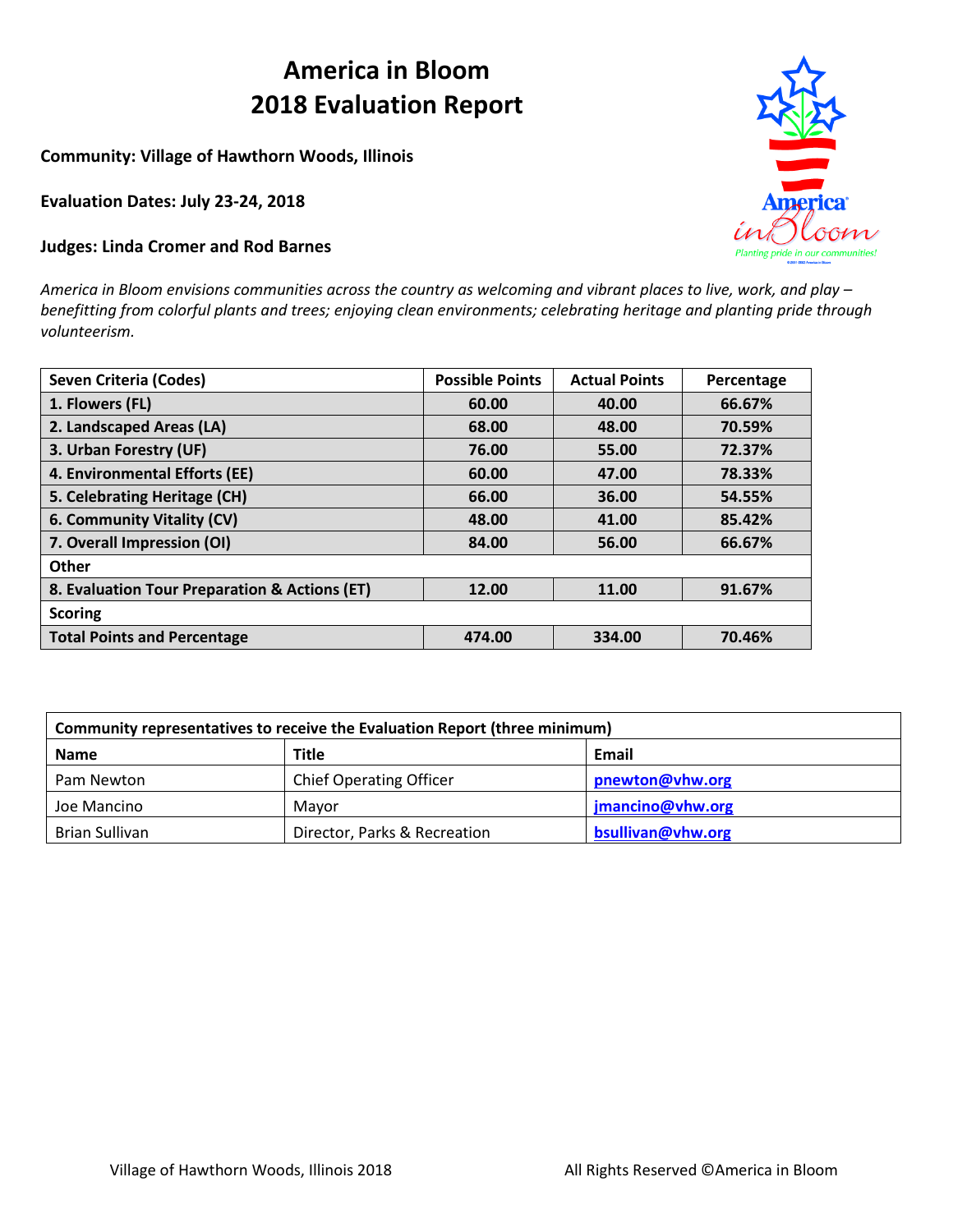### **GUIDELINES AND INFORMATION:**

### **Communities are required to provide the following prior to evaluation:**

- Community profile organized to follow the criteria and metrics. For repeat communities, call out what is new and/or implemented due to judges' recommendations. Complete the Community Information pages - general information, metric implementation checklist, and contacts with emails of community members that will meet the judges.
- Evaluation Tour Itinerary with start and finish times for eachday
- Community Map with boundaries and the tour route

### **The areas to be scored:**

Judges will review Community Profiles, Community Maps, and Evaluation Tour Itineraries to confirm the appropriateness of the areas to be evaluated and contact communities prior to the tour so adjustments can be made.

- All areas (municipal, commercial and residential) to be scored must be within the boundaries of the entrant's community/municipality (except as noted below) and a representative portion of all areas must be included.
- Property to be scored, whether public or private, must be subject to the codes and regulations of the entrant's community/municipality.
- When a property does not meet these requirements, but the community's volunteers significantly impact the areas with labor and/or funding, then judges may include in their scoring the property not subject to the codes and regulations of the entrant community.
- A community may request recommendations for areas toured but not scored.

### **Metrics are noted with unique codes based on the criteria. Ratings include:**

**N/A** (Not Applicable): Communities should strive to implement all metrics; however, judges will use N/A when a metric is not scorable in a community. An N/A metric is not included in the point totals and does not affect percentages. Examples when N/A may apply in a metric: commercial/business areas do not exist; state or county statutes prevent implementation of a metric.

**Not Meeting** (0 pts.): Programs or procedures are not in place

**Approaching** (1 pt.): Programs or procedures are in place but not fully realized

**Meeting** (2 pts.): Programs or procedures are implemented but need improvement

**Exceeding** (3 pts.): Programs or procedures are implemented and succeeding but have not realized their full potential **Exceptional** (4 pts.): Programs or procedures are exceptional.

### **Other:**

- This Evaluation Report's scoring, general observations, and general and criteria recommendations are based upon the community's efforts in each of the criteria.
- Future projects and programs are not scored.
- The scoring for the seven evaluation criteria is adjusted to the climate and environmental conditions of the community's location.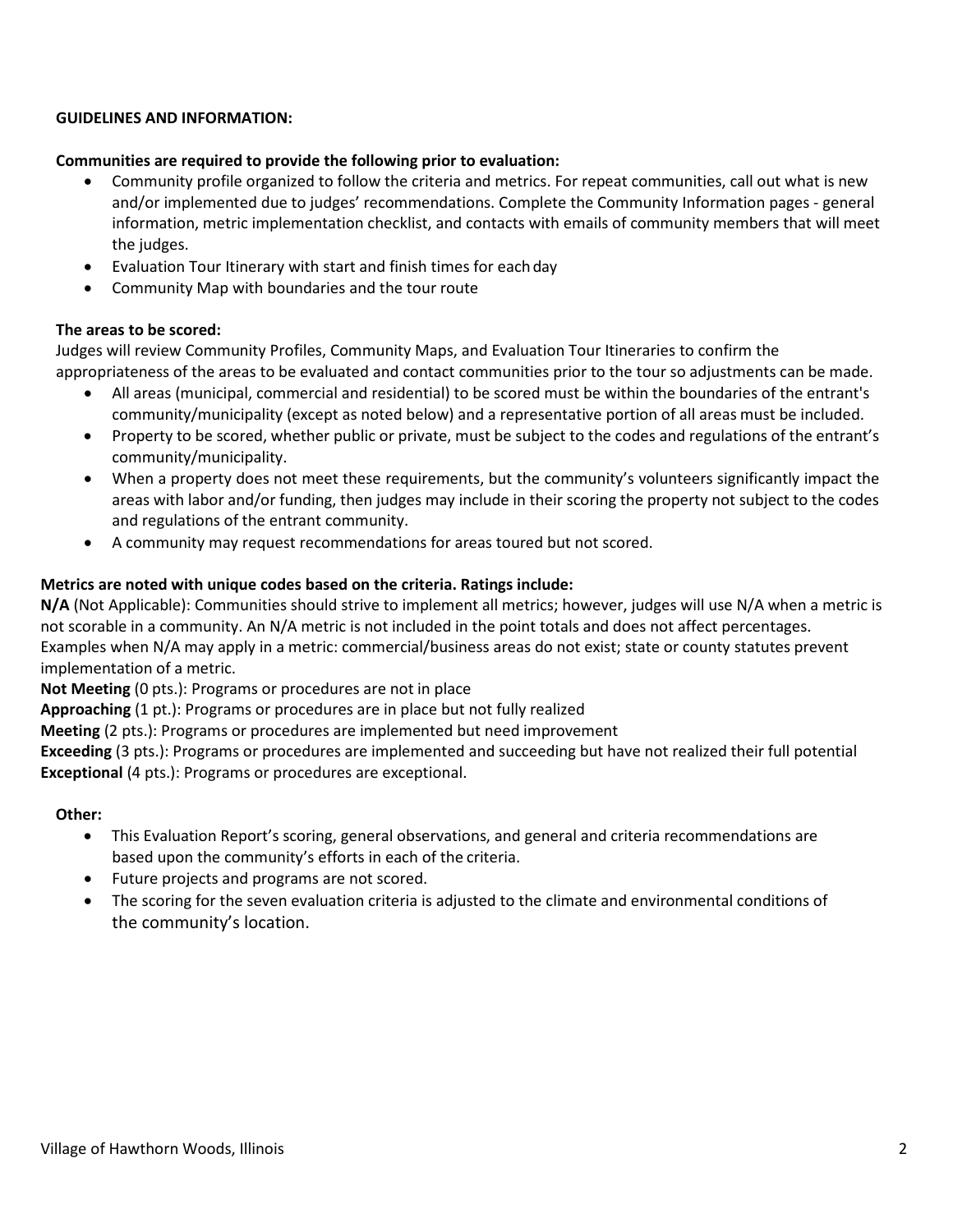# **General Observations and Recommendations (recommendations are indicated in italics):**

To paraphrase COO Pamela Newton upon first meeting with the judges, "Hawthorn Woods a rural community in a suburban county near a major urban area." It has a certain musical ring to it, and when the Village of Hawthorn Woods was described by a Chicago journalist, he compared the community to the stage musical Brigadoon – the story of a perfect and mystical Scottish village. From the judges' perspective, the comparison to a village in a frothy musical from the 40's just doesn't ring true. The Village of Hawthorn Woods is a thriving and progressive community designed for the big screen whose story line is part love story, mostly action adventure.

The love story is the tale of young Joseph Mancino who first visited Hawthorn Woods when he was 18, fell in love with the village, and vowed to live there one day.

Fast forward to 2009, Mancino had made good on his vow and had just been elected Mayor. And that's when he joined in an epic adventure by entrusting the incomparable "Women of the Woods" to rescue his beloved village from financial peril. It's quite a tale, and it ends, of course, in triumph.

Today the Village of Hawthorn Woods is an ongoing saga of success wrought from the pursuit of excellence.

The story of the village's recovery from near financial ruin is well documented and is a lesson in developing sound public administration. The "Women of the Woods" have accomplished a great deal in a short period of time. The community is laid back but earnest in its quest to be the best it can be. It is well managed and poised for the future. Big audacious goals do not scare the elected officials and the leadership of the village.

This is an upscale award-winning community located 35 miles north of Chicago, experiencing hot summers and frigid winters. It is a model community characterized by controlled development and featuring great schools, safe streets, and outstanding amenities. Hawthorn Woods is dedicated to honoring the environmental heritage of the area and staying "rural by design." Its list of honorary "best" and "safest" awards is all but redundant.

The village is a community populated by residents who made a proactive choice to live here, and who expect excellence in public services. Hawthorn Woods grew up without a town square, and activity centers around the village's many parks and open spaces. Its residents are good stewards of their environment and participate in community activities and volunteer efforts to keep things "green." *We recommend that the Community Profile prepared for the AIB judges' visit be included on your website and in printed form as part of the informational packet given to new residents. It provides an informative snapshot of all that is your Village of Hawthorn Woods.*

The village is now facing an existential threat with the possibility of the extension of Rte. 53 that would cut the community in half. It's a project that has been discussed for over two decades, but it has recently appeared to be picking up steam on the state level, while losing support from many communities because of negative environmental impact. Mayor Mancino has provided essential leadership by forming alliances to oppose the extension. *We encourage Mayor Mancino and the Village of Hawthorn Woods to continue the fight.*

Linda Cromer and Rod Barnes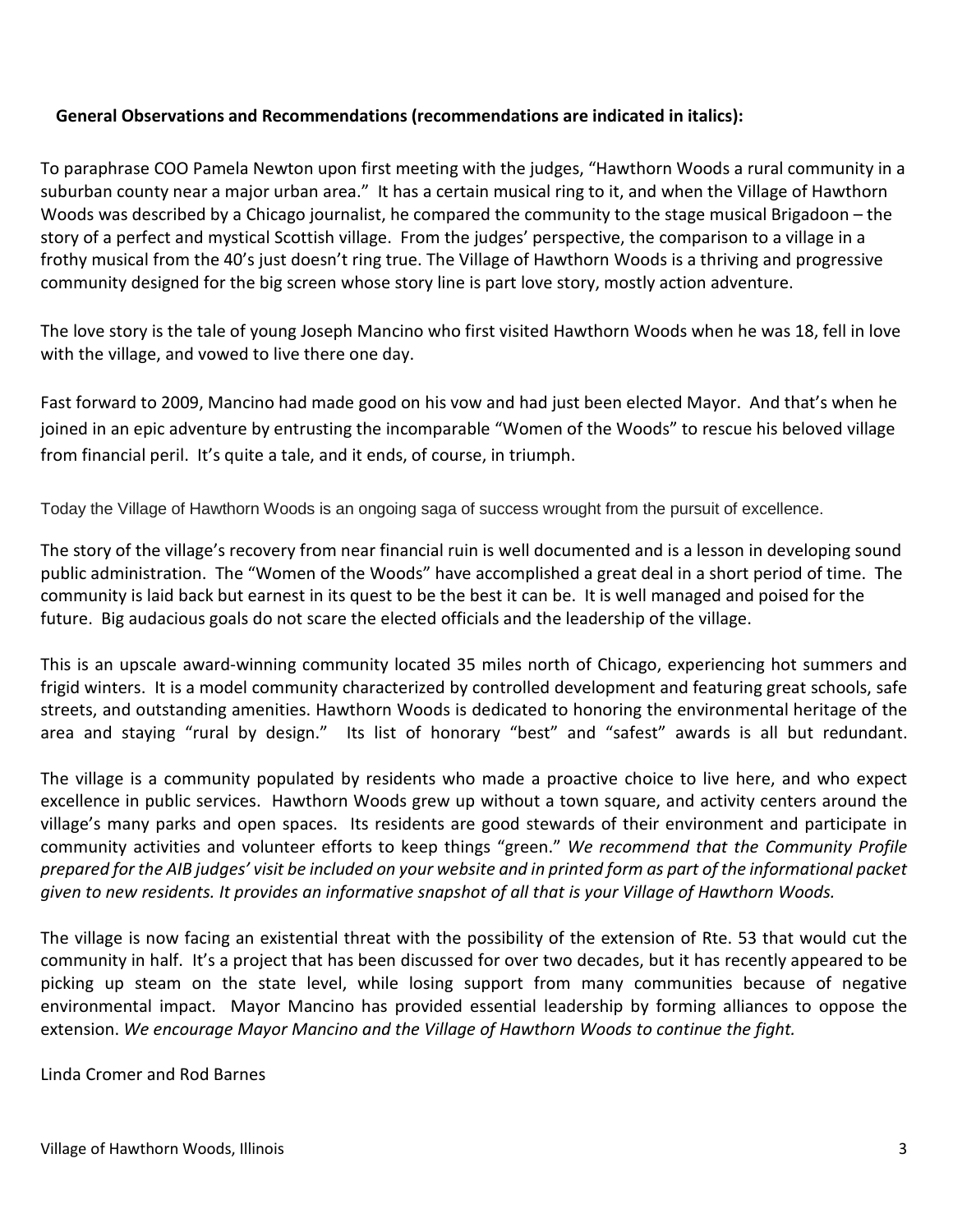| <b>Flowers Criterion Definition</b>                                                                                                                                                                                                                                                                                           | <b>Metrics Ratings</b> |                             |                        |                      |                      |                      |
|-------------------------------------------------------------------------------------------------------------------------------------------------------------------------------------------------------------------------------------------------------------------------------------------------------------------------------|------------------------|-----------------------------|------------------------|----------------------|----------------------|----------------------|
| 1. FLOWERS (FL): flowering annuals, perennials, bulbs, tropical<br>plants, flowering topiaries, and colorful foliage and/or cut plant<br>material for season-round interest in containers, hanging baskets,<br>window boxes, raised planters, trellises, and in-ground beds                                                   | <b>NA</b>              | Not Meeting<br>$(0$ pts $)$ | Approaching<br>(1 d L) | Meeting<br>(2 pts)   | Exceeding<br>(3 pts) | Excelling<br>(4 pts) |
| <b>Leadership and Policy</b>                                                                                                                                                                                                                                                                                                  |                        |                             |                        |                      |                      |                      |
| FL.01 - Management of flower display programs                                                                                                                                                                                                                                                                                 |                        |                             |                        | Χ                    |                      |                      |
| <b>Plan of Action</b>                                                                                                                                                                                                                                                                                                         |                        |                             |                        |                      |                      |                      |
| FL.02 - Action plan developed each season for procurement,<br>scheduling, planting, and maintenance of flower displays                                                                                                                                                                                                        |                        |                             |                        | Χ                    |                      |                      |
| <b>Design</b>                                                                                                                                                                                                                                                                                                                 |                        |                             |                        |                      |                      |                      |
| FL.03 - Unity and Variety: plant combinations create visual interest<br>and dramatic effect while appearing coordinated                                                                                                                                                                                                       |                        |                             |                        |                      | X                    |                      |
| FL.04 - Suitability of Plant Selections: plants selected for<br>environmental conditions and flourishing together                                                                                                                                                                                                             |                        |                             |                        |                      | X                    |                      |
| FL.05 - Distribution and Location: displays found throughout the<br>community and at key locations                                                                                                                                                                                                                            |                        |                             |                        | X                    |                      |                      |
| FL.06 - Seasonal Displays: seasonal displays with spring, summer,<br>fall, and/or holiday displays                                                                                                                                                                                                                            |                        |                             |                        |                      | X                    |                      |
| <b>Maintenance</b>                                                                                                                                                                                                                                                                                                            |                        |                             |                        |                      |                      |                      |
| FL.07 - Watering program to maintain growth in place                                                                                                                                                                                                                                                                          |                        |                             |                        |                      | X                    |                      |
| FL.08 - Fertilization: appropriate fertilization program using slow-<br>release, liquid fertilizers, and/or soil amendments                                                                                                                                                                                                   |                        |                             |                        |                      | X                    |                      |
| FL.09 - Grooming: regular pruning, dead-heading, removal and<br>replacement of dead plants                                                                                                                                                                                                                                    |                        |                             |                        | Χ                    |                      |                      |
| FL.10 - Plant health programs in place to monitor and manage pests<br>and diseases (IPM/Integrated Pest Management)                                                                                                                                                                                                           |                        |                             |                        | X                    |                      |                      |
| FL.11 - Health and Vigor: plants are robust and floriferous                                                                                                                                                                                                                                                                   |                        |                             |                        |                      | X                    |                      |
| <b>Community Involvement</b>                                                                                                                                                                                                                                                                                                  |                        |                             |                        |                      |                      |                      |
| FL.12 - Flower displays are funded all or in part by volunteer<br>contributions                                                                                                                                                                                                                                               |                        |                             |                        |                      | X                    |                      |
| FL.13 - Volunteers participate in the design, planting, and/or care of<br>flower displays                                                                                                                                                                                                                                     |                        |                             |                        | X                    |                      |                      |
| FL.14 - Civic groups, garden clubs, Master Gardeners, school<br>programs, etc., sponsor plant sales, plant swaps, or educational<br>sessions that contribute to the quality and implementation of the<br>community's flower displays                                                                                          |                        |                             |                        |                      | X                    |                      |
| Judges' Discretion: Recognition by the judges of an item of special note                                                                                                                                                                                                                                                      |                        |                             |                        |                      |                      |                      |
| FL.15 - Judges to enter text below                                                                                                                                                                                                                                                                                            |                        |                             |                        |                      |                      | X                    |
| Volunteers donate plants for floral color at public buildings and/or care for the floral displays. Two great examples are<br>the resident who cares for the flowers at the police station and the parks employee who overwinters, divides, and<br>donates canna rhizomes (a family heritage plant) to plant in public places. |                        |                             |                        |                      |                      |                      |
| <b>Totals:</b>                                                                                                                                                                                                                                                                                                                |                        | <b>Possible Points</b>      |                        | <b>Actual Points</b> |                      | Percentage           |
| 1. Flowers (FL)                                                                                                                                                                                                                                                                                                               |                        | 60                          |                        | 40                   |                      | 66.67%               |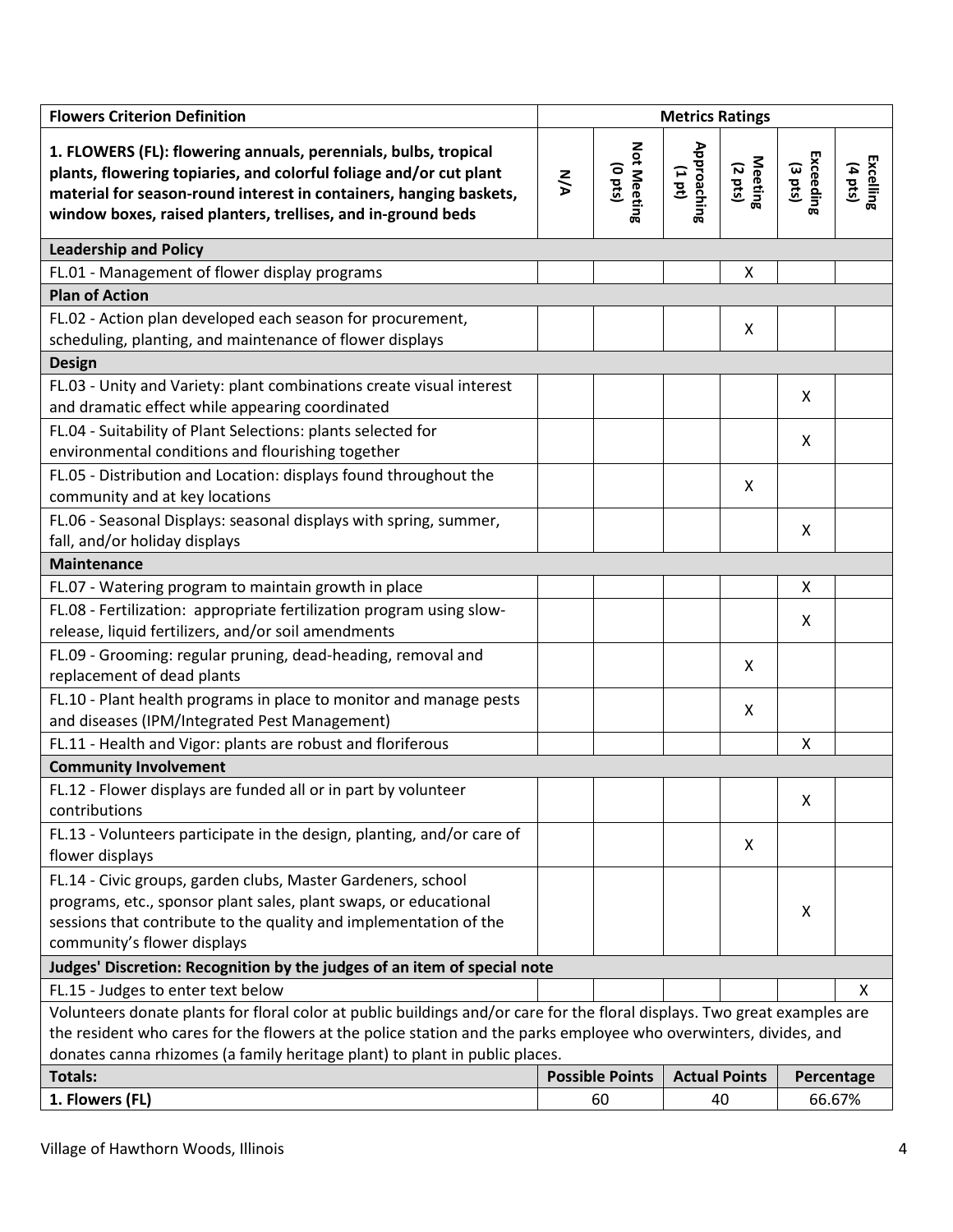### **Flowers (FL) Recommendations:**



The Village of Hawthorn Woods is fortunate in having a strong volunteer spirit. A resident with a wonderful green thumb not only tends her own garden, but spends hours each week keeping the flower beds at the police station bright and beautiful during the warmer months. Eagle Scouts contributed plants for public enjoyment at Village Hall. A dedicated parks employee digs up, overwinters, divides and then replants canna rhizomes in public areas – a generous way to share a family heritage plant.

Some plants lend themselves to the dig-divide-and-do-it-again narrative without that troublesome overwintering step. Daylilies (Hemerocallis) certainly fit that description. *We suggest you look for a spot at the Department of Public Works (DPW), ideally visible to visitors, to create a propagation bed/row for daylilies. Encourage your community's many enthusiastic gardeners and city employees to donate a division from their own gardens. There is a huge spectrum of color, form, and bloom time in the daylily family, so try to create a variety in your plant stock. Give the plants enough room and a little time to form larger and larger clumps; then dig and divide to add color to public areas, such as around park signs;*



be sure to return a split or two to the nursery bed to keep the process going. This would be a relatively small investment in effort with a big payoff – first brightening up the DPW grounds and then growing its way into city parks. *If the initiative is successful, you can expand the effort to include other low-maintenance perennials. Check out [https://daylilies.org](https://daylilies.org/)*



The judges were privileged to visit several outstanding residential gardens during our tour. What a treat it would be for the community to have a similar opportunity. Gardening is an art, and private gardens are as unique and multi-dimensional as the gardeners who create them. *Consider establishing an annual garden tour featuring five or six residential gardens*. *The locations could be switched up each year. Enlist the two outstanding local garden centers, Hawthorn Gardens and Country Bumpkin, to pre-sell tickets for the tour. Set up a table manned by volunteers at each participating garden for visitors to sign up for a raffle featuring garden-related prizes purchased with proceeds from ticket sales. Those prizes could include gift certificates to be used at the Country Bumpkin and Hawthorn Gardens. Publicize the event on the* 

*city's website.* Gardeners are generous by nature and often embrace the idea of sharing their spaces and their knowledge with interested visitors.

Many communities adopt an official community flower. It's an avenue to generating interest in floral displays and creating a color thread throughout a community during the blooming season*. Consider the possibility for Hawthorn Woods. Provide a short menu of choices which perform well in your growing conditions. Perhaps limit the choices to native perennials for a continuing return on the installation of the selection. Let school children vote for their*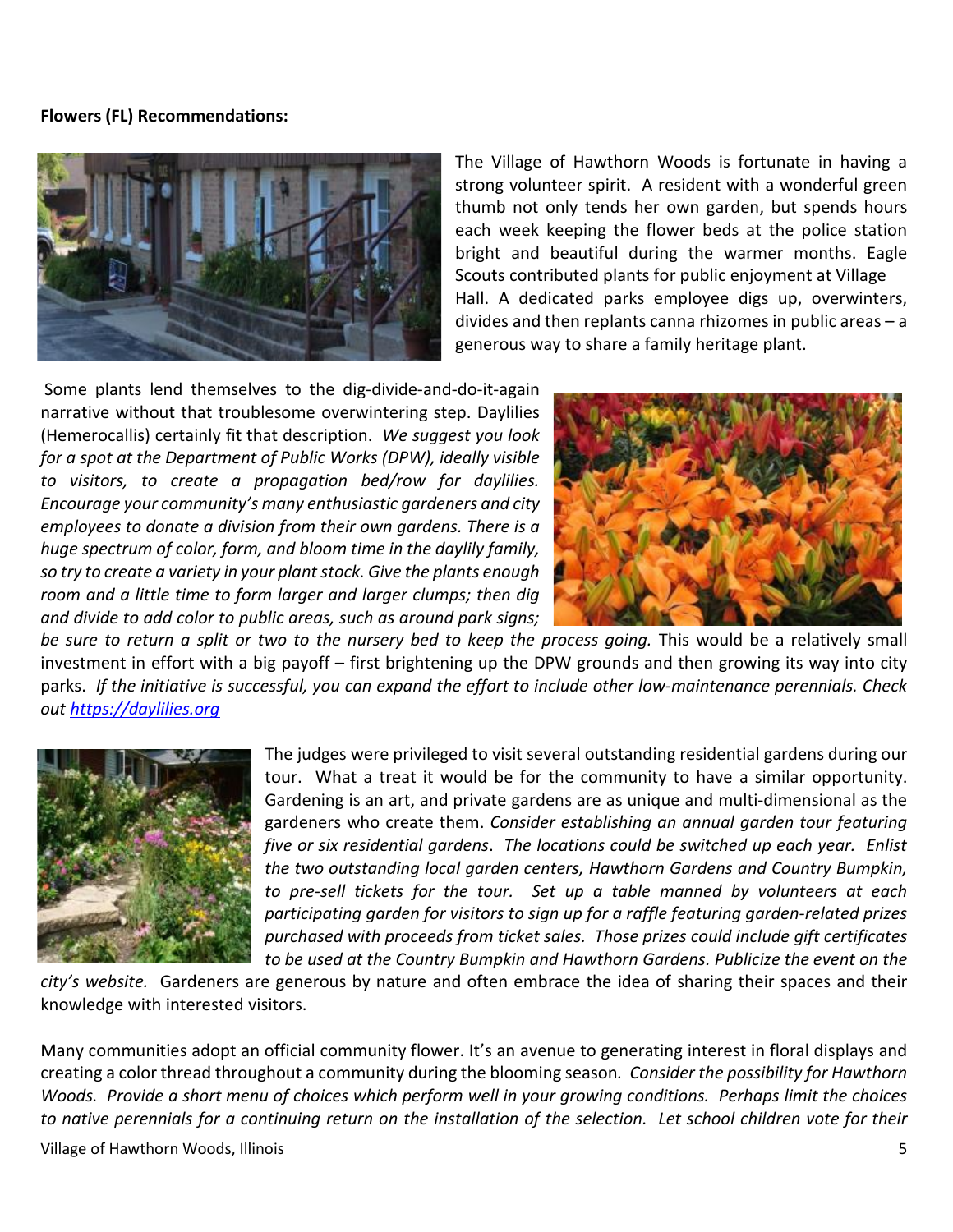*favorite and publicize the winner on the village website. Create a little excitement around the initiative and feature photos in your outstanding parks and recreation brochures and on the Village of Hawthorn Woods Facebook page. Once the choice is made, work with Hawthorn Gardens and the Country Bumpkin to insure the plants are readily available. Ask home owners' associations (HOAs) to include the flower in their gateway landscaping.* 

*The Aquatic Center has included swathes of perennials and flowering shrubs to dress the front of the building and soften the concrete deck by providing colorful interest. It's an effective use of flowering plants, particularly where the yellow groupings echo the vibrant sculpture in front of the building. There are areas on the property, however, that could be enhanced similarly but with different plant choices. As you develop a list of native flowers to include in your monarch habitats and ponder the possible choice of a community flower, consider planting one or two of those options en masse in the under-dressed areas at the Aquatic Center.* This popular community gathering place is an excellent opportunity to showcase the importance of flowers for aesthetics and public health purposes. *This is also an attractive site to include discrete plant markers to add an educational element, and even interpretive signage discussing the health benefits of flowering plants in the environment.*

Retail businesses and professional service providers with storefront facilities are well-served to make their properties more inviting with the use of container plantings.We noticed that a few businesses in the village seem to understand this but the practice is limited. *Where the sidewalk area in front of establishments permits, capacious container plantings of colorful annuals in the summer are a welcoming feature and we encourage local businesses to adopt the practice. Perhaps mall owners or developers can be charged with providing handsome containers that coordinate with the architectural design of the buildings. Tenants could assume the task of creatively planting the containers and keeping them watered. Such displays can be changed out in the autumn with mums, kale and pumpkins and other gourds, and dressed up for winter with evergreens, cones, and interesting sticks or bare branches to add height. Color and textural interest are enticing to passersby and send the message that the business owner cares about its clients and its community. That, in turn, is good for the bottom line.*



One vivid but invasive plant starting to show itsface in Hawthorn Woods is purple loosestrife. We noticed it in two locations in riparian buffers as we drove through the community, and got a rather longer look at several striking clumps from the water during a visit to White Birch Lakes.

We suggest that this is an opportunity as much as a challenge. *Certainly the loosestrife needs to be removed to stop its spread, the sooner the better; in conjunction with the mitigation of loosestrife consider an initiative to augment color around the lakes with native plants that put on a show. One stunning native plant to consider near the water is red cardinal flower, a hummingbird magnet. Another option might be the stately queen-of-the-prairie, a lovely native plant that is listed as threatened in Illinois. Because of the dense growth near the water's edge, the most effective means of successfully introducing the change is through inserting healthy plant plugs using a dibble or Japanese hori-hori knife to create just enough space to slip them in.*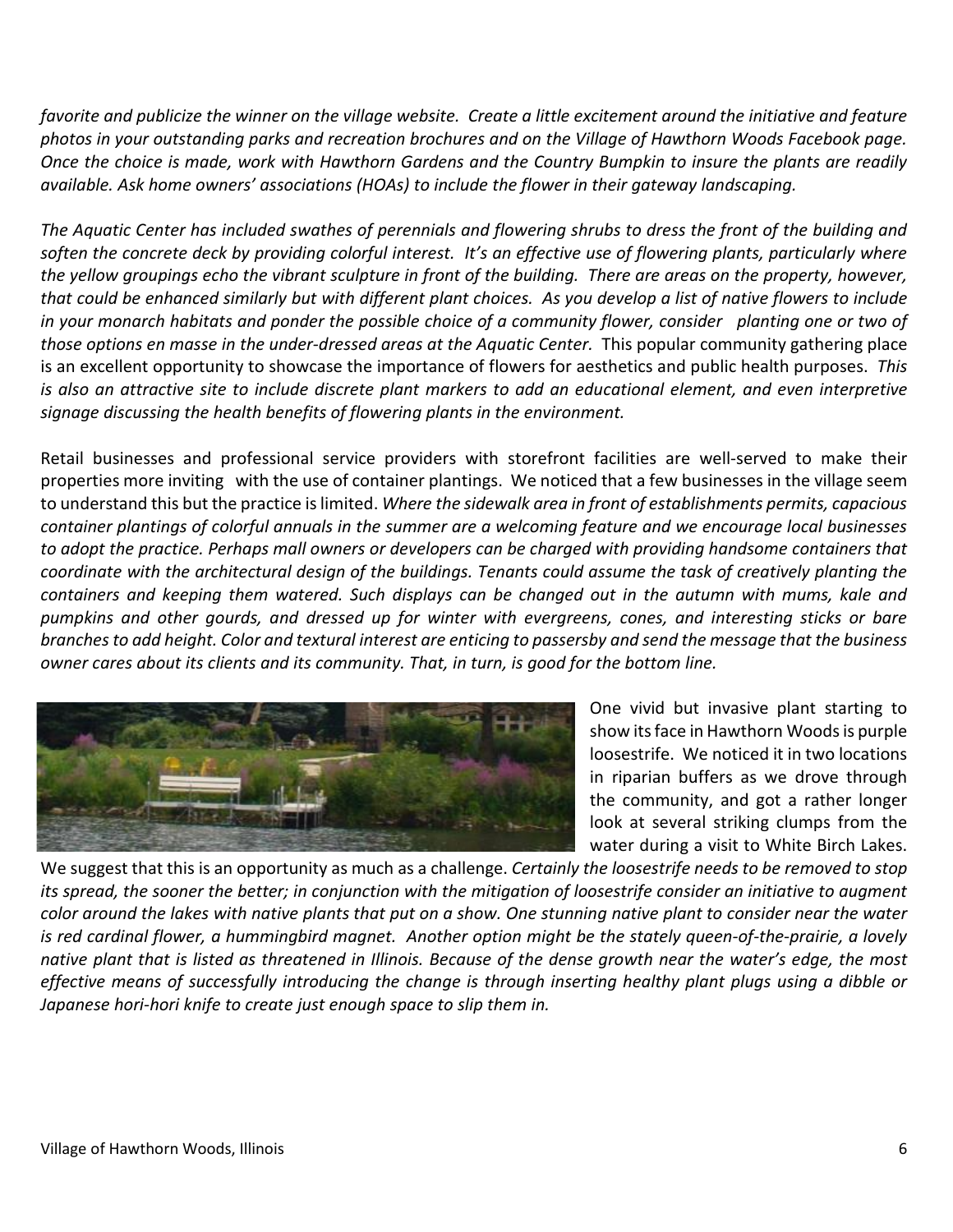



 *Cardinal flower Queen-of-the-prairie*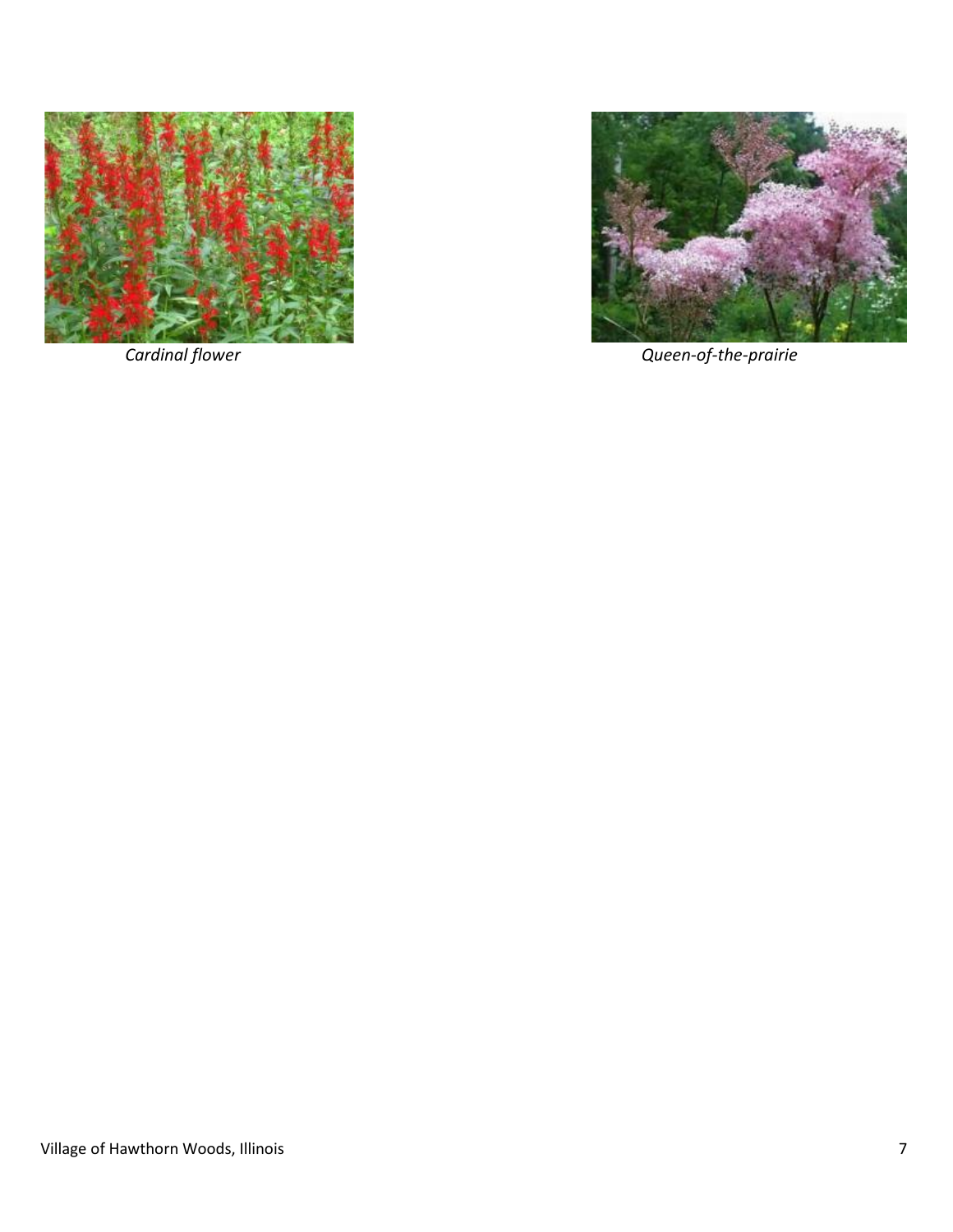| <b>Landscaped Areas Criterion Definition</b>                                                                                                                                                                           | <b>Metrics Ratings</b> |                                         |                          |                    |                      |                      |
|------------------------------------------------------------------------------------------------------------------------------------------------------------------------------------------------------------------------|------------------------|-----------------------------------------|--------------------------|--------------------|----------------------|----------------------|
| 2. LANDSCAPED AREAS (LA): plants and related programs<br>for the leadership, design, installation, and maintenance of<br>landscape (shrubs, ornamental grasses, vines, evergreen<br>topiaries), turf, and groundcovers | <b>N/A</b>             | <b>Not Meeting</b><br>$(0 \text{ pts})$ | Approaching<br>$(1 d_1)$ | Meeting<br>(2 pts) | Exceeding<br>(3 pts) | Excelling<br>(4 pts) |
| <b>Leadership and Policy</b>                                                                                                                                                                                           |                        |                                         |                          |                    |                      |                      |
| LA.01 - Management of planting of public landscaped areas                                                                                                                                                              |                        |                                         |                          |                    | X                    |                      |
| LA.02 - Municipal landscape ordinance requires landscaping<br>and maintenance for new and/or improved commercial<br>development                                                                                        |                        |                                         |                          |                    | $\pmb{\times}$       |                      |
| <b>Plan of Action</b>                                                                                                                                                                                                  |                        |                                         |                          |                    |                      |                      |
| LA.03 - Planning for restoration of natural areas                                                                                                                                                                      |                        |                                         |                          |                    | X                    |                      |
| LA.04 - Program for management of invasive plants                                                                                                                                                                      |                        |                                         |                          |                    | X                    |                      |
| LA.05 - Promotion and installation of demonstration/display<br>gardens with interpretive signage; i.e. pollinator, wildlife,<br>native, low-water use                                                                  |                        |                                         |                          |                    |                      | X                    |
| LA.06 - Recognition program for attractive landscapes in<br>place                                                                                                                                                      | X                      |                                         |                          |                    |                      |                      |
| <b>Design</b>                                                                                                                                                                                                          |                        |                                         |                          |                    |                      |                      |
| LA.07 - Unity and Variety: plant combinations create visual<br>interest while appearing coordinated                                                                                                                    |                        |                                         |                          |                    | X                    |                      |
| LA.08 - Suitability of Plant Selections: plants selected for<br>environmental conditions and are flourishing together                                                                                                  |                        |                                         |                          |                    | X                    |                      |
| LA.09 - Distribution/Locations: landscaping found<br>throughout the community and at key locations                                                                                                                     |                        |                                         |                          |                    | X                    |                      |
| <b>Maintenance</b>                                                                                                                                                                                                     |                        |                                         |                          |                    |                      |                      |
| LA.10 - Grooming: pruning of plants, removal and/or<br>replacement of dead plants                                                                                                                                      |                        |                                         |                          | X                  |                      |                      |
| LA.11 - Plant Health: programs such as IPM (Integrated Pest)<br>Management) in place to monitor and manage diseases and<br>pests                                                                                       |                        |                                         |                          | Х                  |                      |                      |
| LA.12 - Weed Management: programs in place to manage<br>weeds (removal, mulching, etc)                                                                                                                                 |                        |                                         |                          |                    | X                    |                      |
| LA.13 - Health and Vigor: Plants are robust                                                                                                                                                                            |                        |                                         |                          | X                  |                      |                      |
| LA.14 - Turf Care: regular mowing, edging, and<br>removal/replacement of dead turf                                                                                                                                     |                        |                                         |                          | X                  |                      |                      |
| LA.15 - Turf Health: programs such as IPM (Integrated Pest<br>Management) in place to monitor and manage diseases,<br>pests, and weeds                                                                                 |                        |                                         |                          | Х                  |                      |                      |
| <b>Community Involvement</b>                                                                                                                                                                                           |                        |                                         |                          |                    |                      |                      |
| LA.16 - Volunteer donations contribute to funding<br>landscaped areas in public areas                                                                                                                                  |                        |                                         |                          |                    |                      | X                    |
| LA.17 - Volunteers assist in design, installation, and care of<br>landscaped areas and turf in public areas                                                                                                            |                        |                                         |                          |                    | X                    |                      |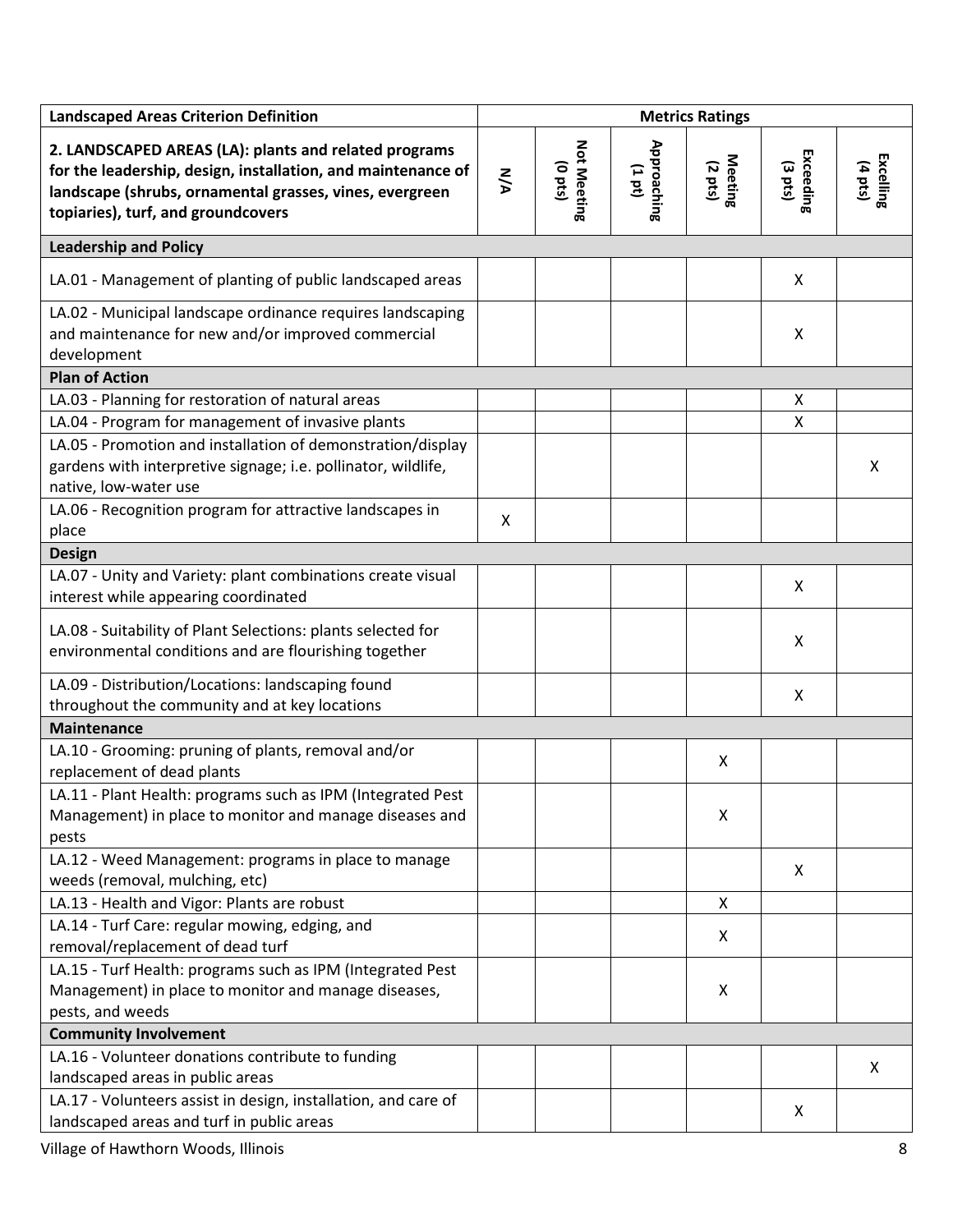| Judges' Discretion: Recognition by the judges of an item of special note                                                                                                                                                                                      |    |  |    |  |  |        |  |  |  |
|---------------------------------------------------------------------------------------------------------------------------------------------------------------------------------------------------------------------------------------------------------------|----|--|----|--|--|--------|--|--|--|
| LA.18 - Judges to enter text below                                                                                                                                                                                                                            |    |  |    |  |  |        |  |  |  |
| The naturalistic landscape at the Arnold Palmer-designed country club golf course enhances the experience of visitors and<br>residents and is a classic example of the beautiful, sustainable landscaping model the Village of Hawthorn Woods has<br>adopted. |    |  |    |  |  |        |  |  |  |
| Totals:<br><b>Possible Points</b><br><b>Actual Points</b><br>Percentage                                                                                                                                                                                       |    |  |    |  |  |        |  |  |  |
| 2. Landscaped Areas (LA)                                                                                                                                                                                                                                      | 68 |  | 48 |  |  | 70.59% |  |  |  |

# **Landscaped Areas (LA) Recommendations:**

The Village of Hawthorn Woods respects the natural environment and works to ensure that your commitment to controlled growth does not negatively impact that environment. Ordinances require appropriate landscape minimums as part of any new development as well as protection of trees and natural features.

Residents take great pride in their properties and, particularly in older areas of the community with more established landscapes, gardens re uniquely personal in conception and execution. Homeowners utilize creative plant combinations, vegetative screening methods, and berms and swales that are both useful and beautiful. *With so many outstanding residential landscapes in the community, consider initiating a "yard of the month" or similar recognition of landscapes that raise the bar for excellence and give the Joneses something for which to strive.*





Interesting is the "shared view" concept of a community that does not permit built fences separating residential properties. This creates an environment where attractive landscaping serves a utility as well as aesthetic purpose, and the results are stunning. We saw this concept to full effect when touring the Arnold Palmer-designed and Audubon Certified Hawthorn Woods Country Club via golf cart.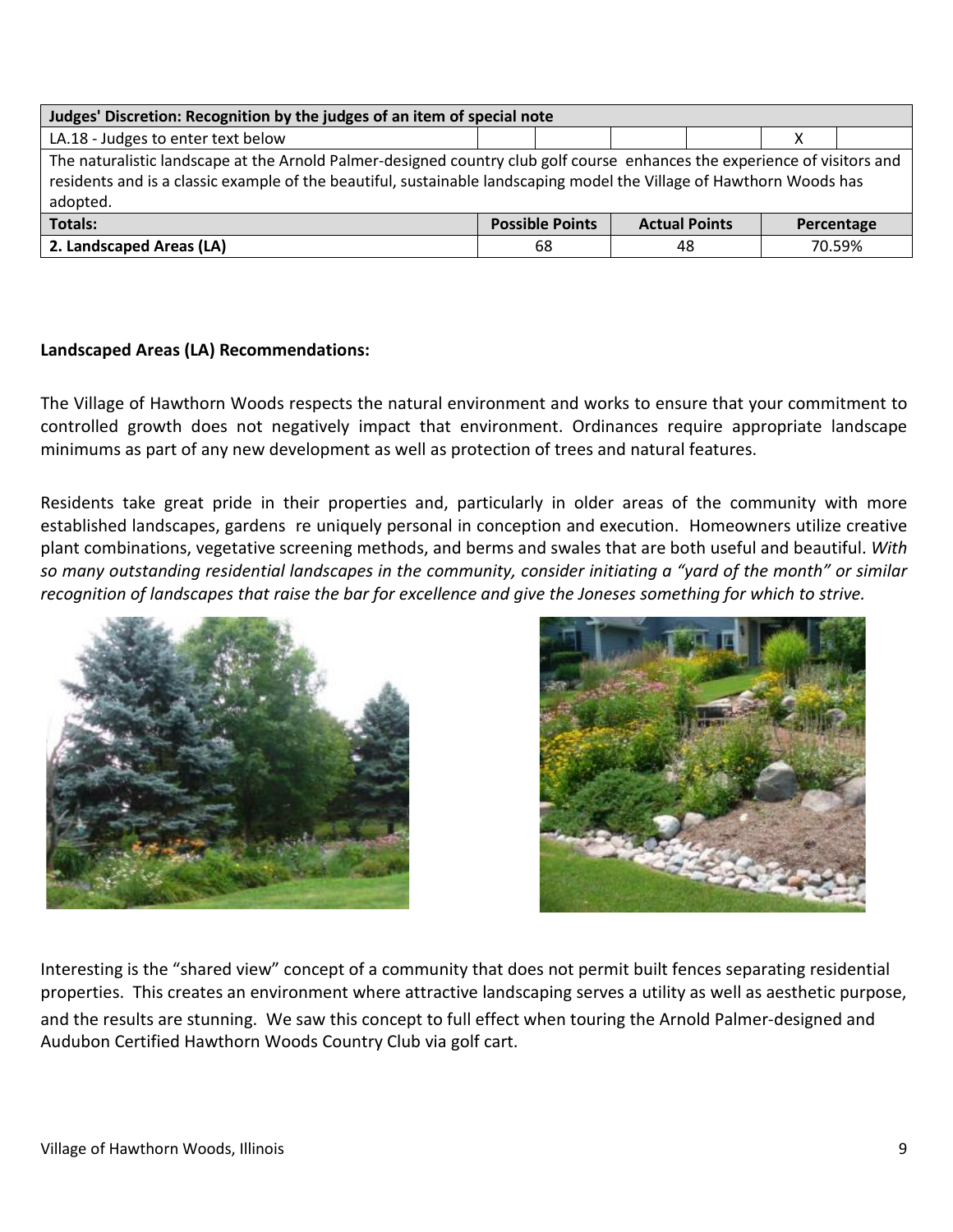St. Matthew Lutheran Church is a historical gem and its wooded grounds are well laid out and tidy. *We would, however, be remiss in not mentioning that the sign next to the highway needs landscaping with enough visual weight to offset its size and somewhat neutralize the reader board messaging*. We applaud the effort it took to install the plant material we saw during our visit, but *we suggest rethinking the design to include some evergreen specimens to add perceived balance to the sign*.



The community is justifiably proud of its many initiatives to restore compromised areas and protect the low rolling hills, savannas, lakes, forests and riparian buffers that distinguish the natural topography of Lake County. A notable project to restore the natural landscape and introduce a pollinator garden and Certified Monarch



Waystation was recently completed at Brierwoods Preserve. This unique project was developed by the Village of Hawthorn Woods in partnership with America in Bloom. Sustainable habitat restoration and planting of pollinator-friendly native plants were the primary objectives of the project, and it is a remarkable success.

Visiting Brierwoods Preserve put a discussion of pollinator-friendly plants in play during the judges' visit, and there was a request for recommendations for sourcing native plant seed for similar efforts. We generally recommend that local genotype plant material be used in restoration and native habitat projects. This insures that the plants you

install will be highly adapted to your region, and protects nearby wild plant populations from being overwhelmed by potentially mal-adapted genes*. We suggest that you purchase plant materials from a grower or growers nearby. While there are reputable suppliers of native plant seeds, plugs and plants throughout the Midwest that might well work for you, discussions since our visit with friends in the horticultural community in northern Illinois prompt us to suggest you contact Red Buffalo Nursery at [www.redbluffalonursery.com](http://www.redbluffalonursery.com/) and/or Natural Communities at [www.naturalcommunities.net](http://www.naturalcommunities.net/) .*

*Hawthorn Woods could work to promote Certified Monarch Waystations in private landscapes.* The certification process would be the same that the village used in Brierwoods Preserve. [www.MonarchWatch.org](http://www.monarchwatch.org/) *Work with Hawthorn Gardens and the Country Bumpkin to create plant collections or "monarch kits" to make it easy for homeowners to get on board. Promote the program on the village website and ask the garden centers to set aside an area to post photos of residents' completed and Certified Monarch Waystations.*

Village of Hawthorn Woods, Illinois 10 The park signs at Hawthorn Woods' outstanding parks are handsome, consistent in design, and a credit to a community that puts a premium on their outdoor facilities. Some are accented with minimal landscaping, but there is little consistency in this regard. Lack of water sources near the signs makes extensive landscaping impractical. We would suggest, however that the stand of ornamental grasses at Copperfield Park and the effort at Brierwoods Preserve indicate awareness that some landscaping to transition the signs to their environs is desirable. *To that end, we recommend that the parks department develop a simple standardized design consisting of a limited palette of low-maintenance plants to enhance these distinctive signs. We would suggest ornamental grasses as at*  Copperfield Park as the backbone of the design and two or three sun-loving perennials in blocks of 3-5 plants fronting *the display. Investigate the availability of plugs for a lower-cost installation than using mature plants. As an alternative, consider a stand of grasses as a backdrop to the signs and low-growing evergreen shrubs in a blue or gold hue in front. You may need to water to get the groupings established, but don't opt for varieties that require*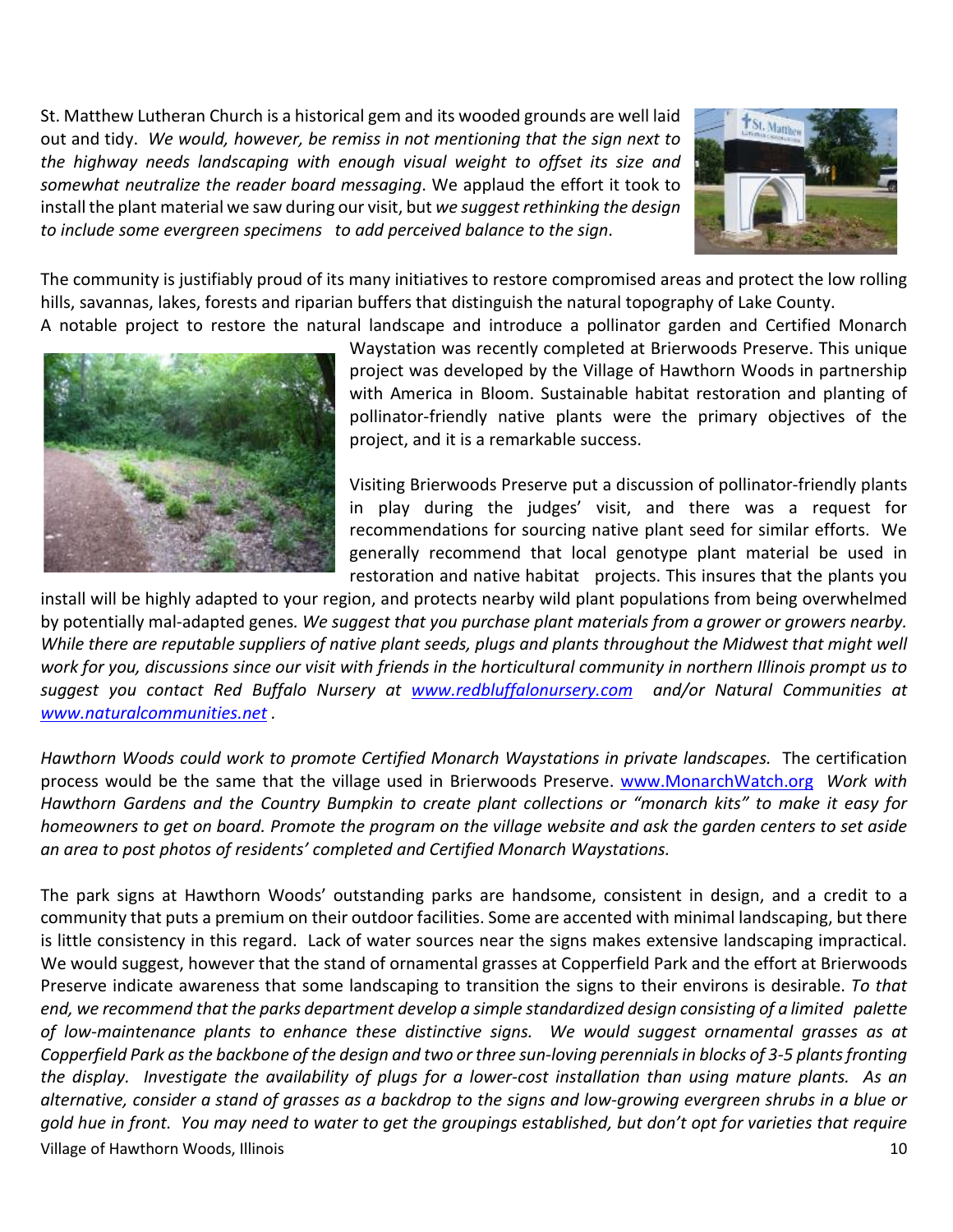*supplemental watering once established. You have a tremendous resource in resident and landscape professional Pamela Self, so don't be shy about asking her for advice.* The most important consideration is choosing plant material that will require little more than mulching and a once-per-year cut down.

.



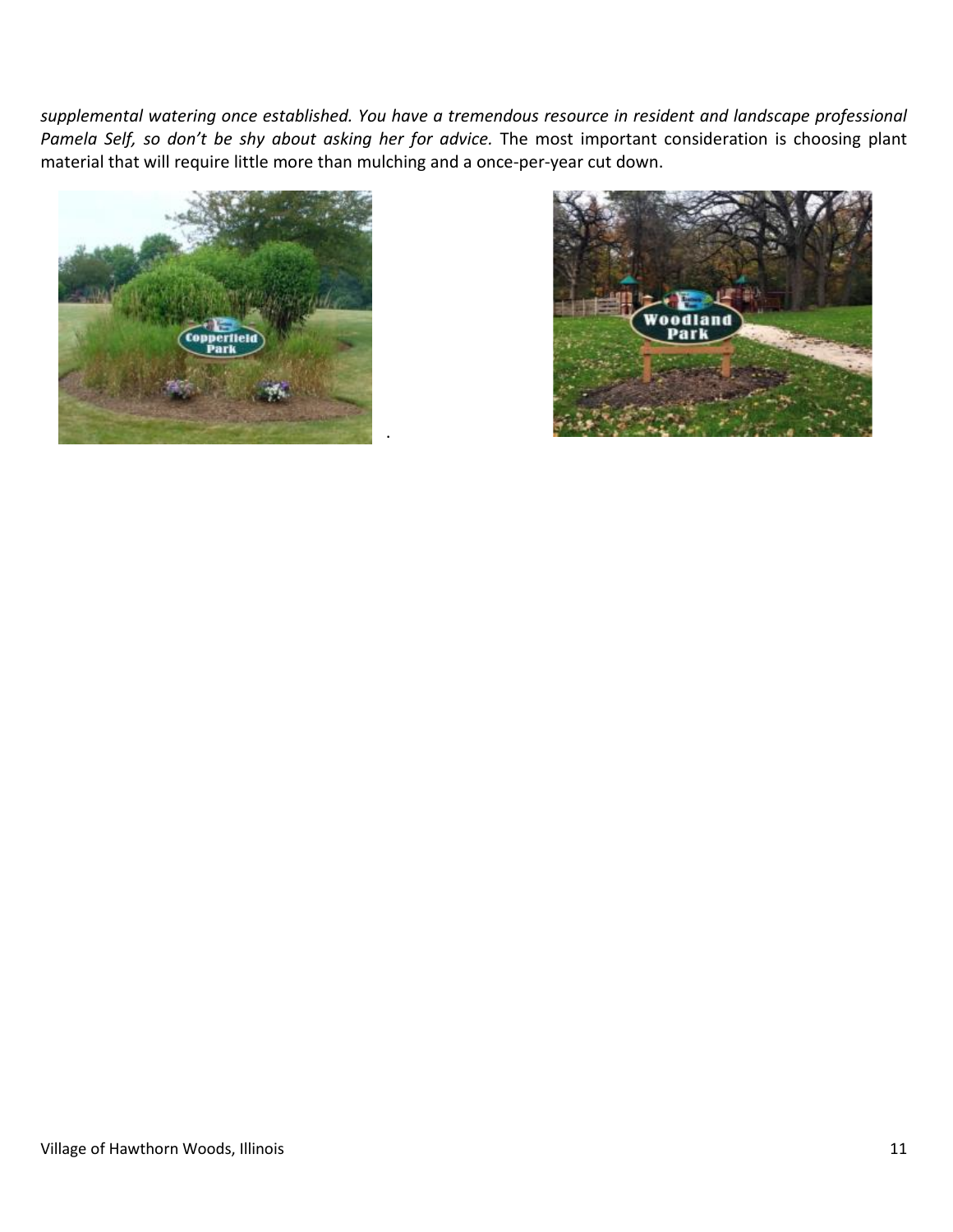| <b>Urban Forestry Criterion Definition</b>                                                                                                                                                                                                                                      | <b>Metrics Ratings</b> |                                 |                      |                    |                                |                      |
|---------------------------------------------------------------------------------------------------------------------------------------------------------------------------------------------------------------------------------------------------------------------------------|------------------------|---------------------------------|----------------------|--------------------|--------------------------------|----------------------|
| 3. URBAN FORESTRY (UF): trees and related programs<br>for the leadership, management, design, installation,<br>and maintenance on public and private lands                                                                                                                      | <b>N/A</b>             | Not Meeting<br>$(0 \text{ pt})$ | Approaching<br>(101) | Meeting<br>(2 pts) | Exceeding<br>$(3 \text{ pts})$ | Excelling<br>(4 pts) |
| <b>Leadership and Policy</b>                                                                                                                                                                                                                                                    |                        |                                 |                      |                    |                                |                      |
| UF.01 - Qualified personnel on staff or access to trained<br>individuals                                                                                                                                                                                                        |                        |                                 |                      |                    | X                              |                      |
| UF.02 - Tree board/commission is active                                                                                                                                                                                                                                         |                        |                                 |                      | X                  |                                |                      |
| UF.03 - Municipal ordinance(s) enacted/enforced for<br>tree preservation on public and private property                                                                                                                                                                         |                        |                                 |                      |                    | X                              |                      |
| UF.04 - Municipal ordinance(s) enacted/enforced for<br>protection of trees during construction                                                                                                                                                                                  |                        |                                 |                      | X                  |                                |                      |
| UF.05 - Currently a Tree City USA community and/or has<br>the Growth Award designation                                                                                                                                                                                          |                        |                                 |                      |                    | X                              |                      |
| <b>Plan of Action</b>                                                                                                                                                                                                                                                           |                        |                                 |                      |                    |                                |                      |
| UF.06 - Tree inventory for public areas is complete and<br>current                                                                                                                                                                                                              |                        |                                 |                      |                    |                                | X                    |
| UF.07 - Annual tree planting program for public areas                                                                                                                                                                                                                           |                        |                                 |                      |                    |                                | X                    |
| UF.08 - Management program for dead, imperiled,<br>and/or invasive trees                                                                                                                                                                                                        |                        |                                 |                      |                    | X                              |                      |
| UF.09 - Recognition and protection of heritage trees                                                                                                                                                                                                                            |                        |                                 |                      |                    | X                              |                      |
| UF.10 - Effective communication to residents of<br>recommended trees, proper planting, "Right Tree in the<br>Right Place," and/or maintenance                                                                                                                                   |                        |                                 |                      |                    | X                              |                      |
| <b>Design</b>                                                                                                                                                                                                                                                                   |                        |                                 |                      |                    |                                |                      |
| UF.11 - Variety: appropriate selection of tree species<br>planted                                                                                                                                                                                                               |                        |                                 |                      |                    | X                              |                      |
| UF.12 - Placement: appropriate spacing and planting<br>area for optimal root and canopy growth                                                                                                                                                                                  |                        |                                 |                      |                    | Χ                              |                      |
| UF.13 - Planting: correct planting depth (root flare<br>at/above grade)                                                                                                                                                                                                         |                        |                                 |                      | X                  |                                |                      |
| UF.14 - Arboretum in place with labels and descriptive<br>signage                                                                                                                                                                                                               | X                      |                                 |                      |                    |                                |                      |
| <b>Maintenance</b>                                                                                                                                                                                                                                                              |                        |                                 |                      |                    |                                |                      |
| UF.15 - Tree Health: program in place to monitor and<br>manage diseases and pests                                                                                                                                                                                               |                        |                                 |                      |                    | X                              |                      |
| UF.16 - Watering, Mulching, and Pruning: program for<br>watering new trees; proper mulching (i.e., no volcano<br>mulching); appropriate pruning, removal of dead limbs,<br>and canopies raised adequately above vehicle and<br>pedestrian areas<br><b>Community Involvement</b> |                        |                                 |                      | X                  |                                |                      |

Village of Hawthorn Woods, Illinois 12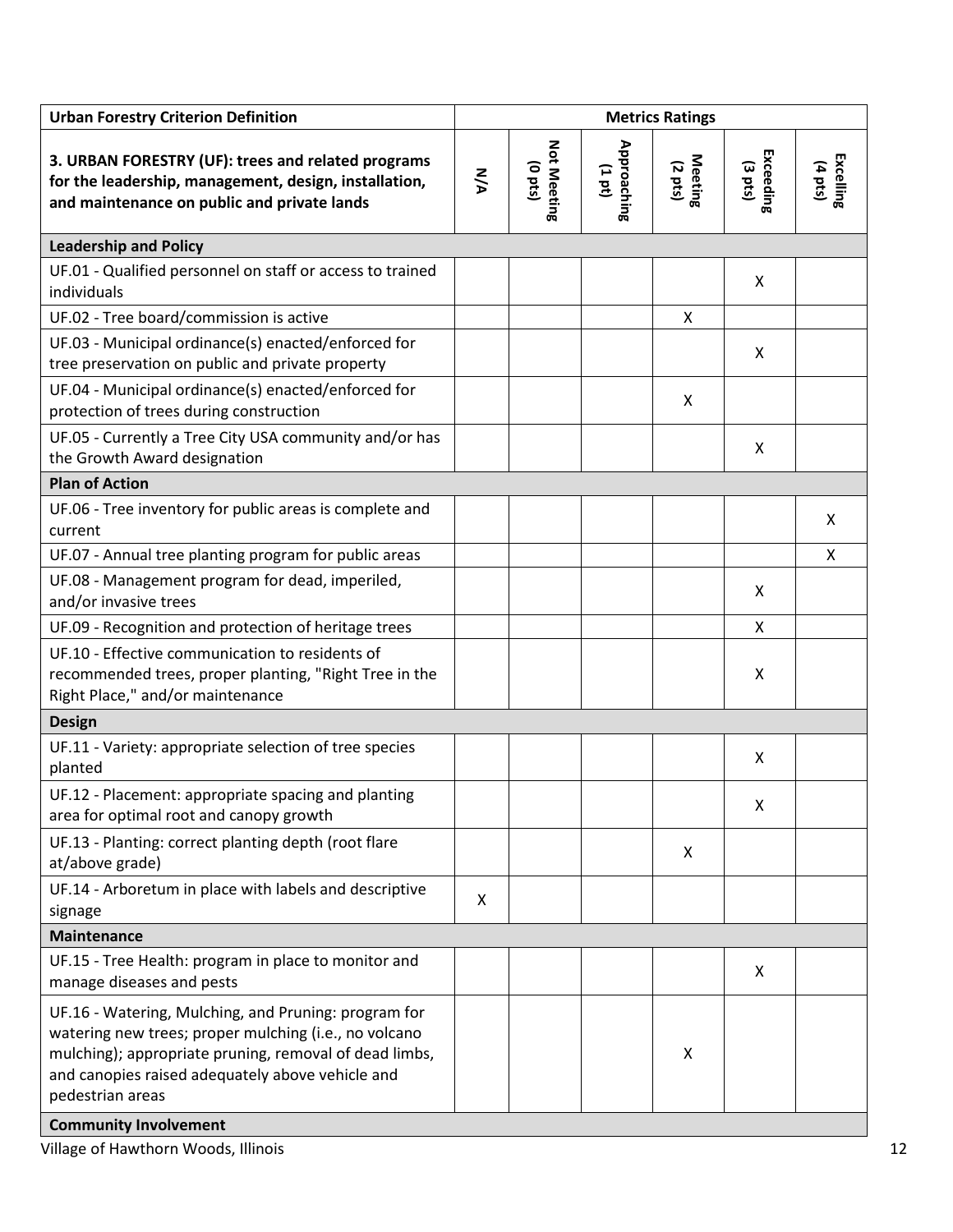| UF.17 - Volunteer donations contribute to funding tree<br>planting in public areas                                     |  |                                                              |    |  | χ |        |  |  |
|------------------------------------------------------------------------------------------------------------------------|--|--------------------------------------------------------------|----|--|---|--------|--|--|
| UF.18 - Residents participate in Arbor Day activities                                                                  |  |                                                              |    |  | x |        |  |  |
| UF.19 - Volunteers assist in tree planting and care                                                                    |  |                                                              |    |  | х |        |  |  |
| Judges' Discretion: Recognition by the judges of an item of special note                                               |  |                                                              |    |  |   |        |  |  |
| UF.20 - Judges to enter text below                                                                                     |  |                                                              |    |  | х |        |  |  |
| The nursery at the public works building allows staff to plant, nurture, and take ownership of trees planted in public |  |                                                              |    |  |   |        |  |  |
| places.                                                                                                                |  |                                                              |    |  |   |        |  |  |
| <b>Totals:</b>                                                                                                         |  | <b>Possible Points</b><br><b>Actual Points</b><br>Percentage |    |  |   |        |  |  |
| 3. Urban Forestry (UF)                                                                                                 |  | 76                                                           | 55 |  |   | 72.37% |  |  |

## **Urban Forestry (UF) Recommendations:**

The Village of Hawthorn Woods is rightfully proud of its designation as a Tree City USA, and it was great to see the Tree City USA flag fluttering in the breeze. This designation doesn't just provide bragging rights about a community's dedication to the care of its urban forest; it often opens the door to grant opportunities that prioritize Tree Cities. *We encourage you to apply for the Tree City Growth Award yearly, as well.*

https**://**[www.arborday.org](https://www.arborday.org/programs/treeCityUSA/growthAwards)**/**programs**/**treeCityUSA**/**growthAwards **.** This distinction is awarded by the Arbor Day Foundation to recognize higher levels of tree care by participating Tree City USA communities. The Growth Award highlights innovative programs and projects as well as increased commitment of resources for urban forestry. It also provides an opportunity to share new ideas and successes across the country. Communities that earn the Growth Award for 10 years receive special Sterling Tree City USA designation.





Hawthorn Woods has a tree inventory of shade trees in public areas. *We recommend that you expand the inventory to include conifers.* A complete list of all trees helps in the continuous effort to establish a healthy diversity of tree stock in the community.

The community identifies inventoried trees with discreet tags. We applaud the practice as it helps staff in quickly locating standing trees and keeping the inventory current.

A tree inventory puts you half way there in creating an arboretum within the boundaries of Hawthorn Woods. *We recommend that you survey your older parks for broad diversity and higher tree count and declare the most appropriate park an arboretum. Make certain that the tree markers are visible to visitors and identify conifers on the grounds as well as the already identified deciduous trees. Include interpretive signage to educate park visitors about the urban canopy and the health benefits of trees.*

The Village of Hawthorn Woods has an aggressive succession tree planting program in place. This practice extends to residents as well. We were delighted to spot a young birch tree planted to replace the older specimen nearby that is failing.

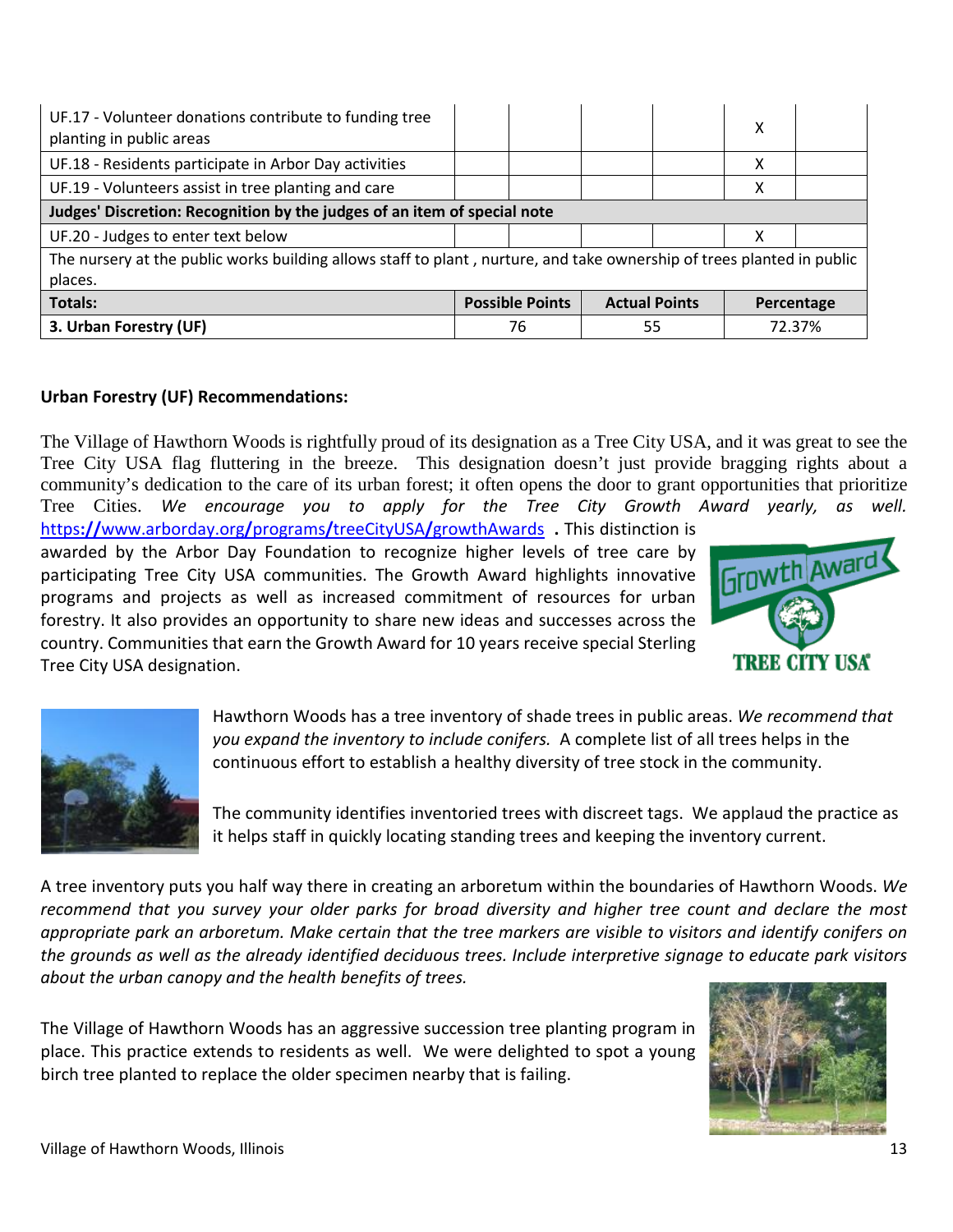The restriction on fences has had an unintended positive effect on the community's urban forest as creative homeowners utilize a variety of trees to provide a sense of privacy for their properties.

The quality of care for trees in the community's parks is



exemplary. There are, however, concerning examples of volcano mulching in residential neighborhoods including White Birch Lakes. Volcano mulching promotes fungal diseases from constant moisture around the lower trunk and causes stress from poor gas exchange by the cells in the bark. Too much mulch and the roots will grow up looking for air and moisture, producing a secondary root system that encircles the main stem strangling the plant. This process takes several years, but ultimately it will kill the tree. *Help educate the public about the dangers of volcano mulching through the weekly E-Blasts of Hawthorn Woods Happenings newsletter, and ask the local garden centers to actively discuss the practice with their customers.* Trees are an investment in everyone's future, and eliminating unnecessary risks to their survival benefits each of us.



Congratulations to the village for establishing a tree nursery at the DPW facility. *We suggest that you keep a record of trees cared by village employees at the nursery and identify where they are located once transplanted. Note the date they arrived as seedlings in the nursery yard, the length of time they were held on site, and the* 

*quality of growth and survival once transplanted to a permanent location in the parks.* Over a period of time, this data will demonstrate the efficacy of the practice.

*When growing on or holding bare root stock for short periods, an alternative system to consider is the Missouri Gravel Bed (MGB), a method of handling bare root nursery stock in which dormant plants are placed in the spring with their roots in an irrigated bed of gravel and held for up to a year before planting bare root (in full leaf) in the landscape.* The key to MGB is that root growth in gravel is very fibrous and, unlike with bark mulch, sawdust or sand, few roots are damaged when plants are removed from the gravel. [www.plantsciences.missouri.edu](http://www.plantsciences.missouri.edu/) . This method is working well for a developer in Ottawa, Illinois who is using it in conjunction with a reforestation project and is being considered by some communities as a way to manage excess Arbor Day seedlings until they can be planted.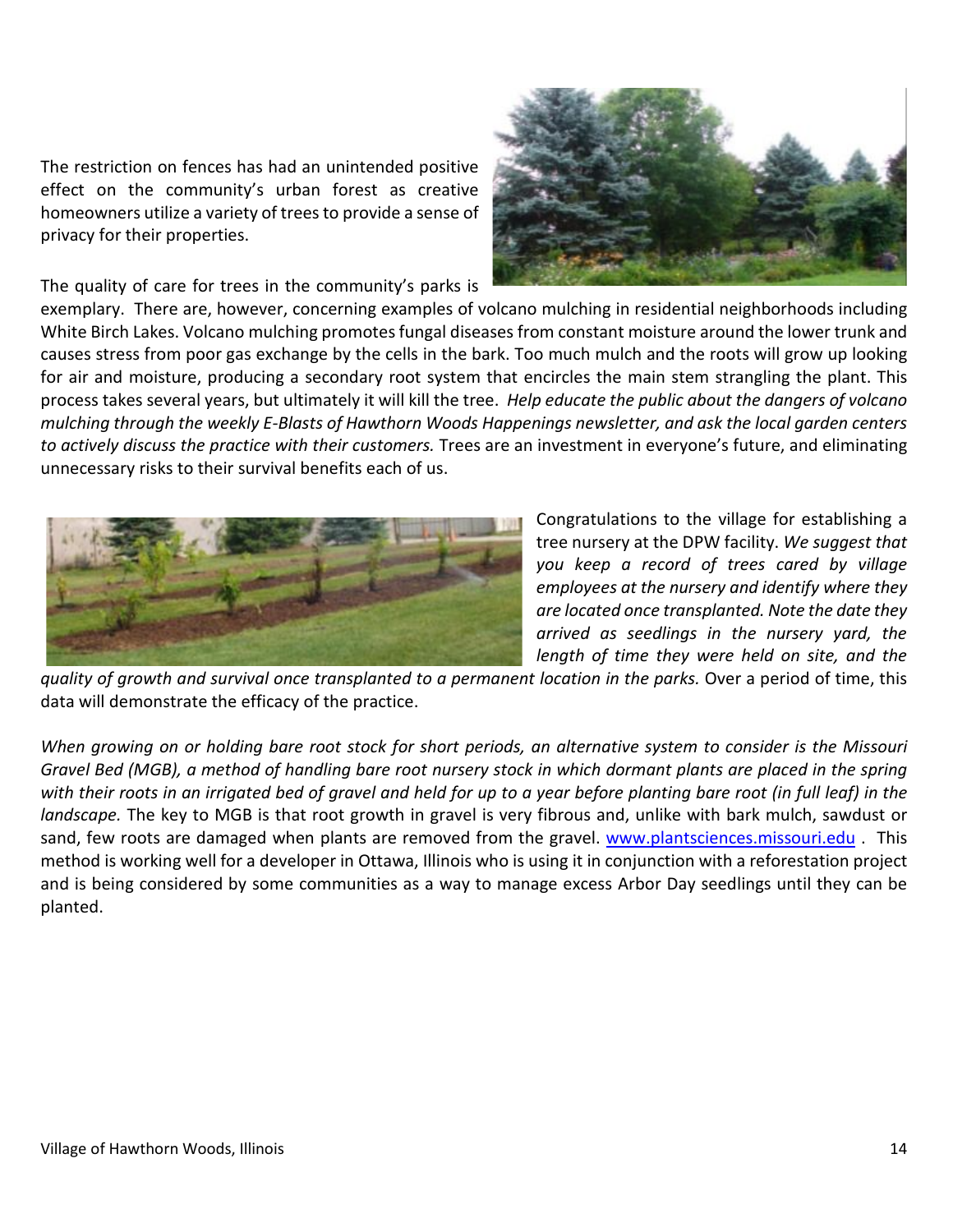| <b>Environmental Efforts Criterion Definition</b>                        |           |                        |                      | <b>Metrics Ratings (NS = Not Scored)</b> |           |                      |
|--------------------------------------------------------------------------|-----------|------------------------|----------------------|------------------------------------------|-----------|----------------------|
| 4. ENVIRONMENTAL EFFORTS (EE): environmental                             |           |                        |                      |                                          |           |                      |
| leadership, policies, plans and programs for resource                    | <b>NA</b> | $(0$ pts $)$           | (101)                |                                          | (3 pts)   |                      |
| conservation; pollution control; trash, recycling, and                   |           | Not Meeting            | Approaching          | Meeting<br>(2 pts)                       | Exceeding | Excelling<br>(4 pts) |
| reuse; and alternative transportation                                    |           |                        |                      |                                          |           |                      |
| <b>Leadership and Policy</b>                                             |           |                        |                      |                                          |           |                      |
| EE.01 - Environmental Advisory Board or Green Team in                    |           |                        |                      |                                          |           | X                    |
| place                                                                    |           |                        |                      |                                          |           |                      |
| EE.02 - Pet waste policies developed and enforced                        |           |                        |                      |                                          | X         |                      |
| EE.03 - Electric/alternative fuel vehicle(s) used by                     |           |                        |                      | Χ                                        |           |                      |
| municipality                                                             |           |                        |                      |                                          |           |                      |
| EE.04 - Electric vehicle charging station(s) provided                    | X         |                        |                      |                                          |           |                      |
| EE.05 - Stormwater management program in place                           |           |                        |                      |                                          |           | Χ                    |
| <b>Plan of Action</b>                                                    |           |                        |                      |                                          |           |                      |
| EE.06 - Litter and/or environmental clean-up programs in<br>use          |           |                        |                      |                                          | X         |                      |
| EE.07 - Brownfield clean-up programs in place                            | X         |                        |                      |                                          |           |                      |
| <b>Resource Conservation</b>                                             |           |                        |                      |                                          |           |                      |
| EE.08 - Buildings are LEED certified and/or follow the                   |           |                        |                      |                                          |           |                      |
| standards                                                                |           |                        |                      |                                          | X         |                      |
| EE.09 - Rain gardens and/or bio-swales in place                          |           |                        |                      | Χ                                        |           |                      |
| EE.10 - Home energy audit program available                              |           |                        | <b>NS</b>            | X                                        | <b>NS</b> | <b>NS</b>            |
| EE.11 - Rain barrel program offered                                      |           |                        | <b>NS</b>            | X                                        | <b>NS</b> | <b>NS</b>            |
| EE.12 - Low-flow water device incentives available                       |           |                        | <b>NS</b>            | Χ                                        | <b>NS</b> | <b>NS</b>            |
| Trash, Recycling, and Reuse Management                                   |           |                        |                      |                                          |           |                      |
| EE.13 - Curbside recycling collection available                          |           |                        | <b>NS</b>            | Χ                                        | <b>NS</b> | <b>NS</b>            |
| EE.14 - Yard waste composting available or offered                       |           |                        | <b>NS</b>            | X                                        | <b>NS</b> | <b>NS</b>            |
| EE.15 - Prescription drug drop-off offered                               |           |                        | <b>NS</b>            | X                                        | <b>NS</b> | <b>NS</b>            |
| EE.16 - Hazardous waste and/or electronics waste                         |           |                        |                      |                                          |           |                      |
| collection or drop-off offered                                           |           |                        |                      | X                                        |           |                      |
| EE.17 - Plastic bag and/or foam container collection                     |           |                        |                      |                                          |           |                      |
| available                                                                |           |                        |                      | Χ                                        |           |                      |
| <b>Community Involvement</b>                                             |           |                        |                      |                                          |           |                      |
| EE.18 - Participation in Earth Day celebrations, Bike to                 |           |                        |                      |                                          |           |                      |
| Work Days, Walk to School Days, and similar                              |           |                        |                      |                                          | X         |                      |
| opportunities that enhance public awareness of                           |           |                        |                      |                                          |           |                      |
| environmental issues                                                     |           |                        |                      |                                          |           |                      |
| EE.19 - Garden clubs, Master Gardeners, school curricula,                |           |                        |                      |                                          |           |                      |
| and/or Soil and Water Conservation District, etc. provide                |           |                        |                      |                                          |           |                      |
| educational opportunities for rain barrel usage, backyard                |           |                        |                      |                                          | Χ         |                      |
| habitats, and other environmental initiatives                            |           |                        |                      |                                          |           |                      |
| Judges' Discretion: Recognition by the judges of an item of special note |           |                        |                      |                                          |           |                      |
| EE.20 - Judges to enter text below                                       |           |                        |                      |                                          |           | X                    |
| Remediation of buckthorn and other invasives at Brierwoods Preserve      |           |                        |                      |                                          |           |                      |
| <b>Totals:</b>                                                           |           | <b>Possible Points</b> | <b>Actual Points</b> |                                          |           | Percentage           |
| 4. Environmental Efforts (EE)                                            |           | 60                     |                      | 47                                       |           | 78.33%               |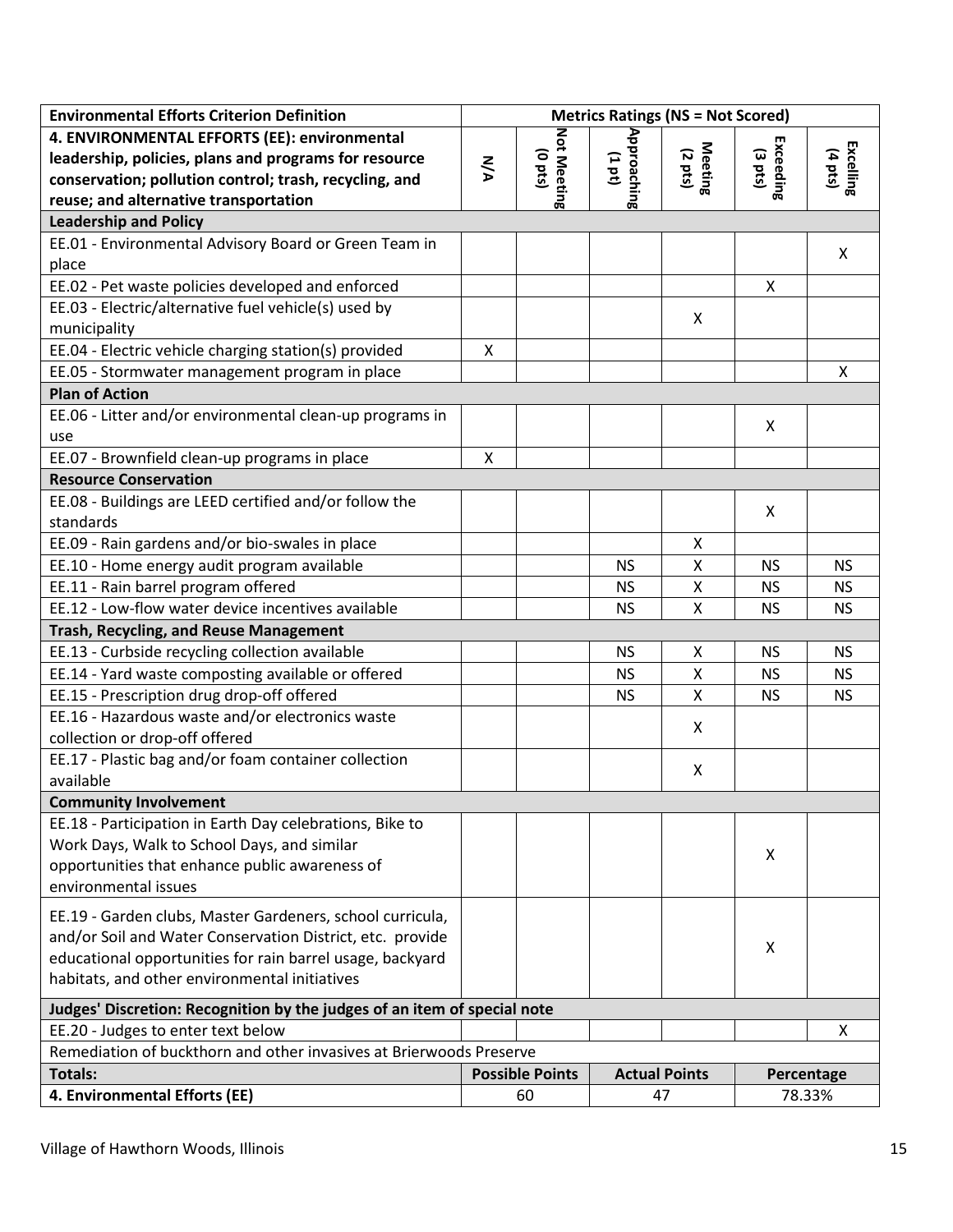## **Environmental Efforts (EE) Recommendations:**

The Village of Hawthorn Woods has many environmental projects that work for a small community, and has the advantage of having an abundance of green space throughout the community. The village has made it a priority to ensure that residents have every opportunity to leave their homes and experience this space. The use of the green space at the Hawthorn Woods Aquatic Center to reduce the heat generated from the massive expanse of concrete deck area is an outstanding example of an environmental solution that provides a pleasing aesthetic appearance.

The remediation of buckthorn and other invasive plants at the Brierwoods Preserve is a prime example of accomplishing a great deal with few assets. The sweat equity of the two Hawthorn Woods park employees is a



phenomenal feat -- accomplishing a herculean task with limited manpower. The resulting completion of the Preserve will provide benefits for generations to come.

Hawthorn Woods is a statewide leader in many areas. *One area that Hawthorn Woods can explore is to consider adopting a Complete Street Program (CSP). Visit the Smart Growth America website to obtain information on what such a program encompasses.* <https://smartgrowthamerica.org/> Complete streets are designed

and operated to enable safe access for all users, including pedestrians, bicyclists, motorists and transit riders of all ages and abilities. Complete streets make it easy to cross the street, walk to shops, and bicycle to work. They can incorporate many ideas including the use of designated bike lanes and planters at intersections to create a calming effect, the planting of trees to reduce the heat from the concrete, permeable paving to filter impurities from storm sewers and LED lighting to reduce energy consumption. The program provides an environmental solution to make a community more livable.



*Hawthorn Woods can develop rain gardens in areas where there are large amounts of storm water runoff and curb and gutter.* Rain gardens are an environmentally sound solution to urban storm water runoff. The benefits of planting rain gardens include pollution control, flooding protection, habitat creation and improved water quality. The gardens can create

habitat for butterflies, bees and other pollinators. The gardens can look aesthetically pleasing during dry seasons as native plants are used.

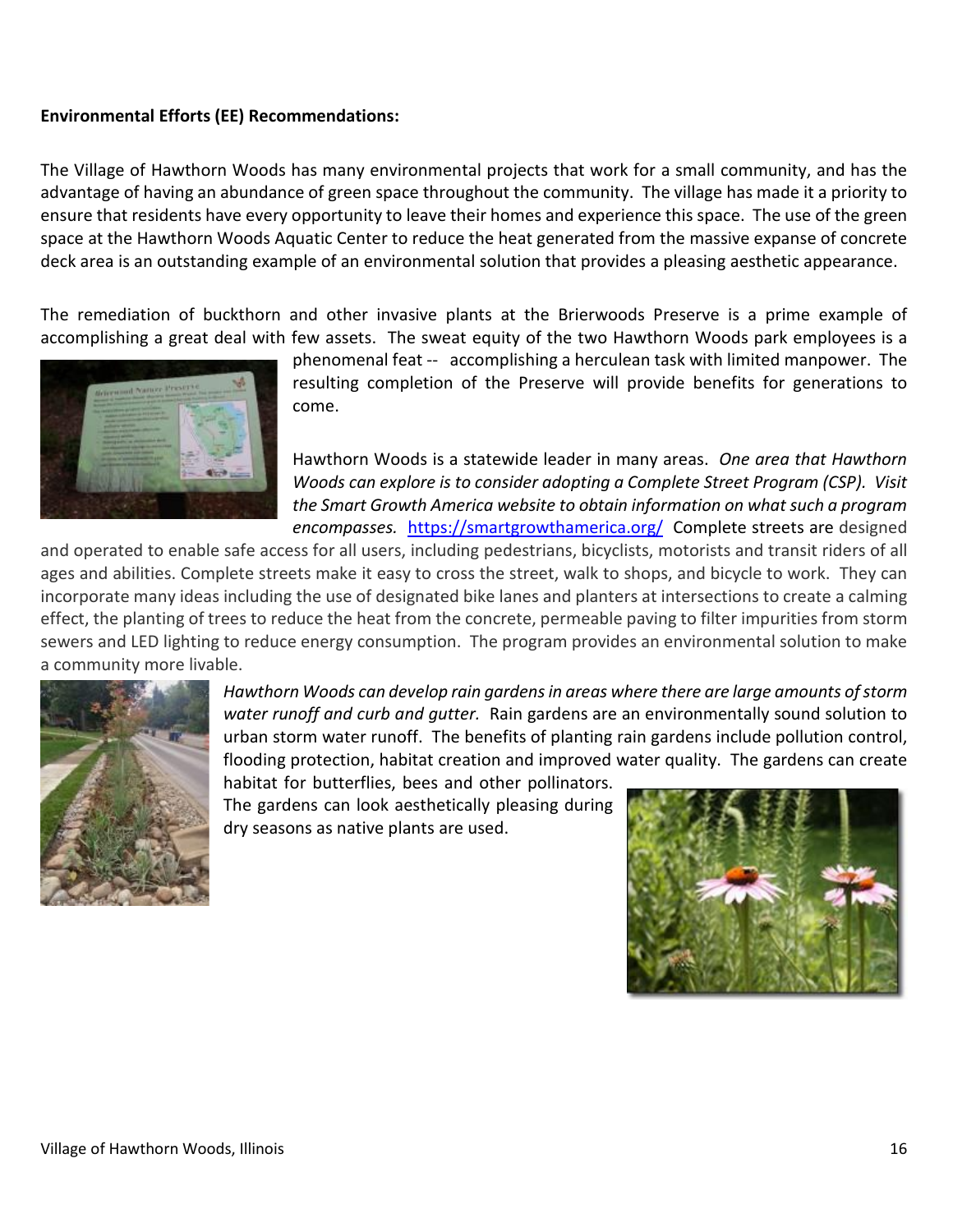

Reviewing alternative transportation methods for residents and for the region can be an economic boon for a community. *Creating electric vehicle charging stations at key public areas can entice travelers to stop and enjoy the many assets Hawthorn Woods has to offer.*  One prime location for installing the chargers would be at the Hawthorn Woods Aquatic Center parking lot. The village has applied for grants in the past. It is time to revisit those grant opportunities. Charging stations can have credit card readers installed to collect revenue on the use. In addition, they can be placed on a grid to alert drivers where the stations are available, thus luring additional visitors to the community.

*The Village of Hawthorn Woods should explore developing a yard waste disposal program that would create a business offering a compost product to area residents and businesses*. One such example of a city doing this is the City of College Park, Maryland.

[http://www.collegeparkmd.gov/government/public\\_works/smartleaf\\_compost.php](http://www.collegeparkmd.gov/government/public_works/smartleaf_compost.php) College Park creates a product called SMARTLEAF. They also offer wood mulch to residents. The SMARTLEAF is a by-product of composting leaves collected from the city and other surrounding jurisdictions. Grass and other vegetative garden waste are added. Visit their website to see how these products are made.



Developing alternative transportation options continues to be a high priority for communities across the nation. One transportation option that can be used relatively easily is the creation of bike lanes on streets. Hawthorn Woods promotes being outdoors and being physically fit*. It is a natural fit to explore the creation of designated bike lanes on village streets. The village is promoting their walk to school with a cop program, they could also promote bike to work/bike to school day. There is a nationally celebrated day in May [https://biketoworkday.us](https://biketoworkday.us/)* 

Hawthorn Woods has 17 park and recreation areas. *Consider placing recycling containers at all the key parks. The containers could be made from recycled materials or created by decorating empty 55-gallon drums. Another option for the Village to explore is acquiring "Big Belly"<http://bigbelly.com/> receptacles.* The smart technology incorporated in the receptacles fits with the environment stewardship of the Village of Hawthorn Woods. The receptacles use solar power to compact refuse and they use a technology app to notify the responsible party when the receptacles need service. The other benefit of the



receptacles is they provide a place on the side to advertise and promote environmental awareness. The receptacles can be costly, therefore pursing grants to fund them should be the means to obtain the receptacles.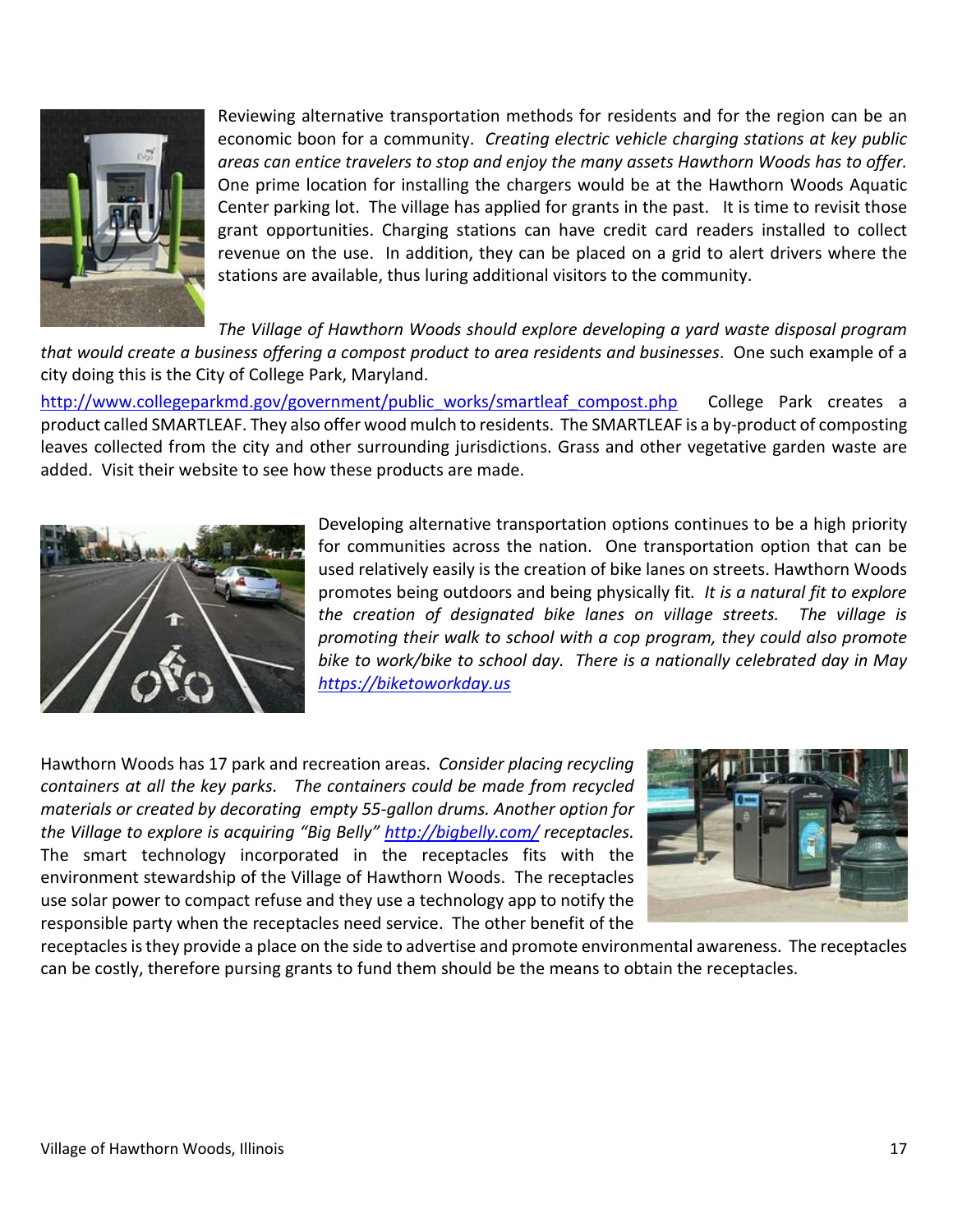| <b>Celebrating Heritage Criterion Definition</b>                                                               | <b>Metrics Ratings (NS = Not Scored)</b> |                             |                      |                           |                      |                      |
|----------------------------------------------------------------------------------------------------------------|------------------------------------------|-----------------------------|----------------------|---------------------------|----------------------|----------------------|
| 5. CELEBRATING HERITAGE (CH): recognition,                                                                     |                                          |                             |                      |                           |                      |                      |
| designation, protection, commemoration, and                                                                    | <b>NA</b>                                | Not Meeting<br>$(0$ pts $)$ | Approaching<br>(101) | Meeting<br>(2 pts)        | Exceeding<br>(3 pts) | Excelling<br>(4 pts) |
| celebration of historical, cultural, natural, agricultural,                                                    |                                          |                             |                      |                           |                      |                      |
| and industrial resources                                                                                       |                                          |                             |                      |                           |                      |                      |
| <b>Leadership and Policy</b>                                                                                   |                                          |                             |                      |                           |                      |                      |
| CH.01 - Historic preservation ordinance provides                                                               |                                          |                             | X                    |                           |                      |                      |
| designation and/or protection from demolition                                                                  |                                          |                             |                      |                           |                      |                      |
| CH.02 - Incentives offered to promote preservation: tax                                                        |                                          |                             |                      |                           |                      |                      |
| credits, waived permit fees, eased setbacks, available                                                         |                                          | X                           |                      |                           |                      |                      |
| rebates, etc.                                                                                                  |                                          |                             |                      |                           |                      |                      |
| CH.03 - Effective communication about ordinances,                                                              |                                          | X                           |                      |                           |                      |                      |
| policies, and restoration methods                                                                              |                                          |                             |                      |                           |                      |                      |
| CH.04 - Land trusts and/or conservation easements are                                                          |                                          |                             | <b>NS</b>            | X                         | <b>NS</b>            | <b>NS</b>            |
| available                                                                                                      |                                          |                             |                      |                           |                      |                      |
| CH.05 - Historic Preservation and/or Architectural Review                                                      |                                          |                             | <b>NS</b>            | X                         | <b>NS</b>            | <b>NS</b>            |
| Board in place                                                                                                 |                                          |                             |                      |                           |                      |                      |
| CH.06 - Historical Society is active                                                                           |                                          |                             | <b>NS</b>            | X                         | <b>NS</b>            | <b>NS</b>            |
| <b>Plan of Action</b>                                                                                          |                                          |                             |                      |                           |                      |                      |
| CH.07 - National Register of Historic Places district and/or                                                   |                                          | X                           |                      |                           |                      |                      |
| individual designations in place                                                                               |                                          |                             |                      |                           |                      |                      |
| CH.08 - Natural and/or agricultural areas are protected                                                        |                                          |                             |                      |                           | X                    |                      |
| CH.09 - Archives, artifacts, cemetery records, and oral                                                        |                                          |                             |                      | X                         |                      |                      |
| histories in place and properly stored                                                                         |                                          |                             |                      |                           |                      |                      |
| CH.10 - Historical publications/websites, interpretive                                                         |                                          |                             |                      | X                         |                      |                      |
| signage, and programs in place                                                                                 |                                          |                             |                      |                           |                      |                      |
| Commemoration                                                                                                  |                                          |                             |                      |                           |                      |                      |
| CH.11 - Signage in place for historic neighborhoods                                                            |                                          |                             |                      | $\boldsymbol{\mathsf{X}}$ |                      |                      |
| and/or structures                                                                                              |                                          |                             |                      |                           |                      |                      |
| CH.12 - Historical museum(s) and/or interpretive displays                                                      |                                          |                             |                      | X                         |                      |                      |
| maintained                                                                                                     |                                          |                             |                      |                           |                      |                      |
| CH.13 - Cemeteries, monuments, and/or plaques in place                                                         |                                          |                             |                      | X                         |                      |                      |
| and well maintained                                                                                            |                                          |                             |                      |                           |                      |                      |
| CH.14 - Community heritage promoted through tours                                                              |                                          |                             |                      | X                         |                      |                      |
| (guided or self), brochures, Smartphone apps, etc.                                                             |                                          |                             |                      |                           |                      |                      |
| CH.15 - Parades, festivals, and other events                                                                   |                                          |                             |                      |                           |                      | X                    |
| commemorating a community's heritage are held                                                                  |                                          |                             |                      |                           |                      |                      |
| <b>Community Involvement</b>                                                                                   |                                          |                             |                      |                           |                      |                      |
| CH.16 - Volunteers participate in planning and                                                                 |                                          |                             |                      |                           |                      |                      |
| implementing recognition of a community's heritage                                                             |                                          |                             |                      |                           |                      | X                    |
| through historical tours, parades, festivals, etc.                                                             |                                          |                             |                      |                           |                      |                      |
| CH.17 - Volunteers participate in maintaining historical                                                       |                                          |                             |                      | $\boldsymbol{\mathsf{X}}$ |                      |                      |
| sites and structures                                                                                           |                                          |                             |                      |                           |                      |                      |
| Judges' Discretion: Recognition by the judges of an item of special note                                       |                                          |                             |                      |                           |                      |                      |
| CH.18 - Judges to enter text below                                                                             |                                          |                             |                      |                           |                      | X                    |
| Adaptive reuse of an historic barn as the Town Hall reflects the importance the community's agrarian heritage. |                                          |                             |                      |                           |                      |                      |
| <b>Totals:</b>                                                                                                 |                                          | <b>Possible Points</b>      | <b>Actual Points</b> |                           | Percentage           |                      |
| 5. Celebrating Heritage (CH)                                                                                   |                                          | 66                          |                      | 36                        | 54.54%               |                      |

Village of Hawthorn Woods, Illinois 18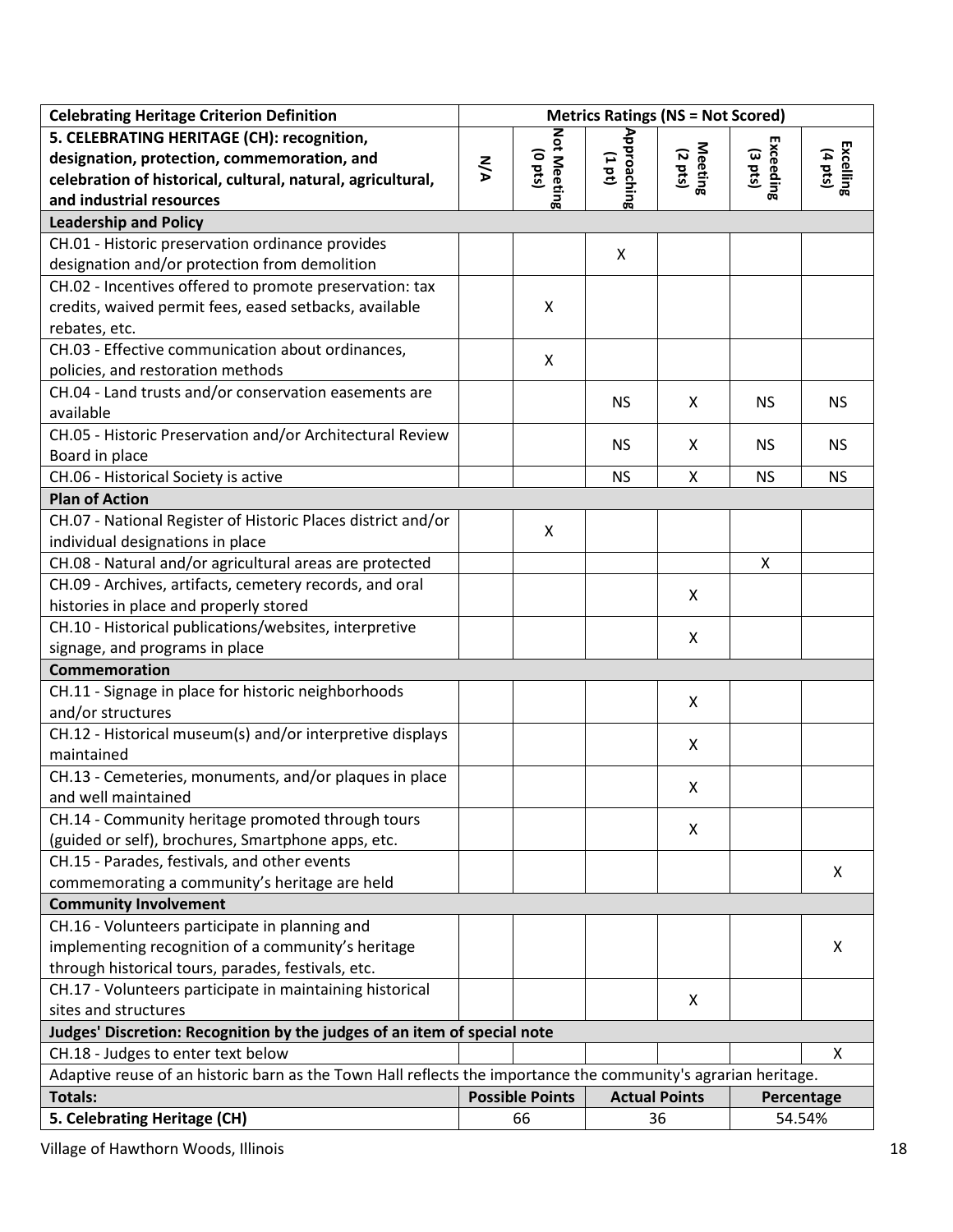### **Celebrating Heritage (CH) Recommendations:**

The Village of Hawthorn Woods has a rich rural history. Village Hall is in a former dairy barn. The village is surrounded by fields of corn and soybeans. It would be good to tell the story of how the village evolved using the connection to its farming heritage. In the meantime, the village needs to focus on protecting historic assets in the community.

The village has a comprehensive historic preservation ordinance that was developed and never passed on final consideration. *Complete the action and create the ordinance along with a volunteer historic preservation commission with the dual role of being a historical architectural review board.* This will insure that projects in the village are completed following historical guidelines.



St. Matthew Lutheran Church is a beautiful historic building. The attached cemetery is a treasure trove of history, and provides stories of early settlers to the region. The judges could not find that the church was listed on any local, state or federal historic registers. *Consider encouraging the church* 



*and accompanying cemetery to be placed on the National Register of Historic Places.* Find information about the National Register at the National Park Service website: [https://www.nps.gov](https://www.nps.gov/) 

The Village of Hawthorn Woods does not have an active historical society. Hawthorn Woods is part of the Ela Township Historical Society [https://www.elahistoricalsociety.com/home.](https://www.elahistoricalsociety.com/home) The society's administrative offices and local museum is in the neighboring community of Lake Zurich. *Hawthorn Woods needs to strengthen the connection to the Ela Township Historical Society. This can be accomplished by adding board members from Hawthorn Woods when vacancies occur on the society's board and adding information specific to Hawthorn Woods on the Ela Township Historical Society website. A companion effort to connecting better with the Ela Township Historical Society should be to create a page on the village's website that provides residents information about historic* 



*preservation.*

The Village of Hawthorn Woods Village Hall is an amazing adaptive reuse of a historic building that provides the nucleus for village activity. The former dairy barn is a great example of the farming community Hawthorn Woods once was. *Adding interpretative signage at the barn site would provide visitors with the history of the farm and would provide information on the beginnings of Hawthorn Woods.* 

This display of historic farm implement items found in the barn could be enhanced with interpretative signage that *explains what the item is and why it is on display.* This method will work well to educate the public and children on how the dairy barn once functioned.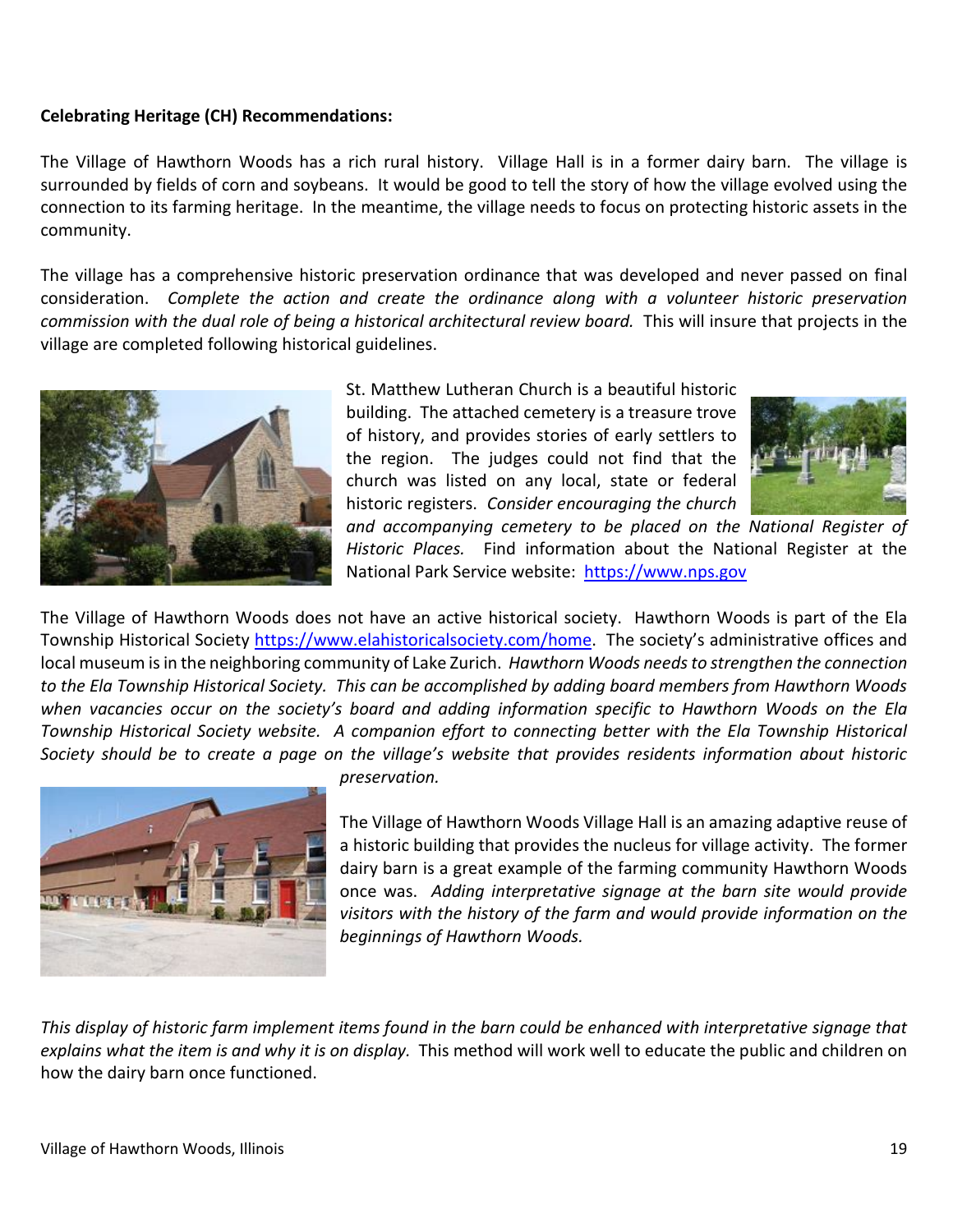

*The community's justifiable pride in its European settlement and agrarian history should be augmented by exploring ways to expand recognition and knowledge of the First Nations who resided in Lake County and were displaced by the influx of settlers.* 

*This might begin through interpretive signage included in appropriate locations such as Brierwoods Preserve and other parks. Include distinctive iconography for visual interest.*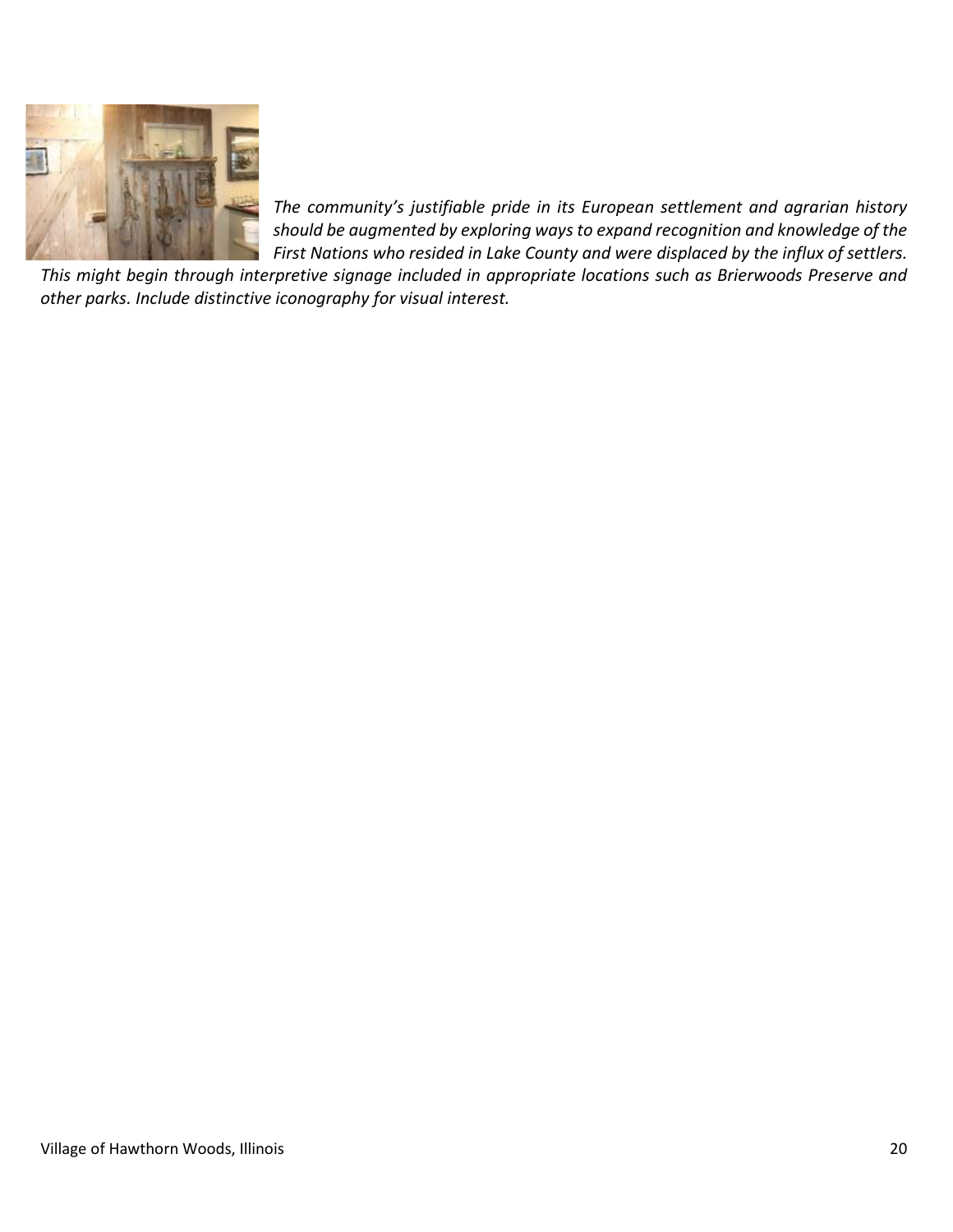| <b>Community Vitality (CV) Criterion Definition</b>                                                                                                                                                                                                                                         | <b>Metrics Ratings</b> |                                 |                      |                    |                                |                      |
|---------------------------------------------------------------------------------------------------------------------------------------------------------------------------------------------------------------------------------------------------------------------------------------------|------------------------|---------------------------------|----------------------|--------------------|--------------------------------|----------------------|
| 6. COMMUNITY VITALITY (CV): policies, programs, and<br>outdoor activities and facilities that lead to a vibrant<br>community and a sense of well-being. Includes parks,<br>playgrounds, dog parks, sports fields, water activities,<br>trails, and other outdoor recreational opportunities | <b>NA</b>              | Not Meeting<br>$(0 \text{ pt})$ | Approaching<br>(101) | Meeting<br>(2 pts) | Exceeding<br>$(3 \text{ pts})$ | Excelling<br>(4 pts) |
| <b>Leadership and Policy</b>                                                                                                                                                                                                                                                                |                        |                                 |                      |                    |                                |                      |
| CV.01 - Clean Air (such as No Smoking) policies<br>implemented                                                                                                                                                                                                                              |                        |                                 |                      |                    |                                | X                    |
| CV.02 - Master plan in place for public green space and<br>parks                                                                                                                                                                                                                            |                        |                                 |                      |                    |                                | X                    |
| CV.03 - ADA accessibility in public outdoor areas including<br>playgrounds                                                                                                                                                                                                                  |                        |                                 |                      |                    | X                              |                      |
| <b>Outdoor Facilities and Events</b>                                                                                                                                                                                                                                                        |                        |                                 |                      |                    |                                |                      |
| CV.04 - Outdoor recreation facilities meet community<br>needs                                                                                                                                                                                                                               |                        |                                 |                      |                    |                                | X                    |
| CV.05 - Walking, biking, and exercise trails exist                                                                                                                                                                                                                                          |                        |                                 |                      |                    |                                | X                    |
| CV.06 - Outdoor performances/events for art, dance,<br>theatre, music, and/or cinema                                                                                                                                                                                                        |                        |                                 |                      |                    |                                | X                    |
| CV.07 - Run/walk/bike races and marathons held                                                                                                                                                                                                                                              |                        |                                 |                      |                    | X                              |                      |
| CV.08 - Benches and seating available near walking,<br>exercise, and playground areas                                                                                                                                                                                                       |                        |                                 |                      |                    | X                              |                      |
| CV.09 - Trees or shade sails are in proper areas to provide<br>shade for spectators and/or participants                                                                                                                                                                                     |                        |                                 |                      | X                  |                                |                      |
| CV.10 - Playground equipment exists and age-appropriate<br>ranges are offered                                                                                                                                                                                                               |                        |                                 |                      |                    | X                              |                      |
| CV.11 - Farmers' Markets are available                                                                                                                                                                                                                                                      | X                      |                                 |                      |                    |                                |                      |
| <b>Community Involvement</b>                                                                                                                                                                                                                                                                |                        |                                 |                      |                    |                                |                      |
| CV.12 - Community gardening sites are in use                                                                                                                                                                                                                                                | X                      |                                 |                      |                    |                                |                      |
| CV.13 - Volunteer involvement in planning, funding,<br>and/or and implementing civic events such as organized<br>runs, walks, etc.                                                                                                                                                          |                        |                                 |                      |                    | X                              |                      |
| Judges' Discretion: Recognition by the judges of an item of special note                                                                                                                                                                                                                    |                        |                                 |                      |                    |                                |                      |
| CV.14 - Judges to enter text below                                                                                                                                                                                                                                                          |                        |                                 |                      |                    |                                | X                    |
| The initiatives to improve team members' health and fitness including providing Fitbits for all and a tomato growing<br>contest at public facilities are innovative, creative, and truly outstanding examples of the culture Village leaders have<br>created.                               |                        |                                 |                      |                    |                                |                      |
| <b>Totals:</b>                                                                                                                                                                                                                                                                              |                        | <b>Possible Points</b>          | <b>Actual Points</b> |                    | Percentage                     |                      |
| 6. Community Vitality (CV)                                                                                                                                                                                                                                                                  |                        | 48                              |                      | 41                 | 85.42%                         |                      |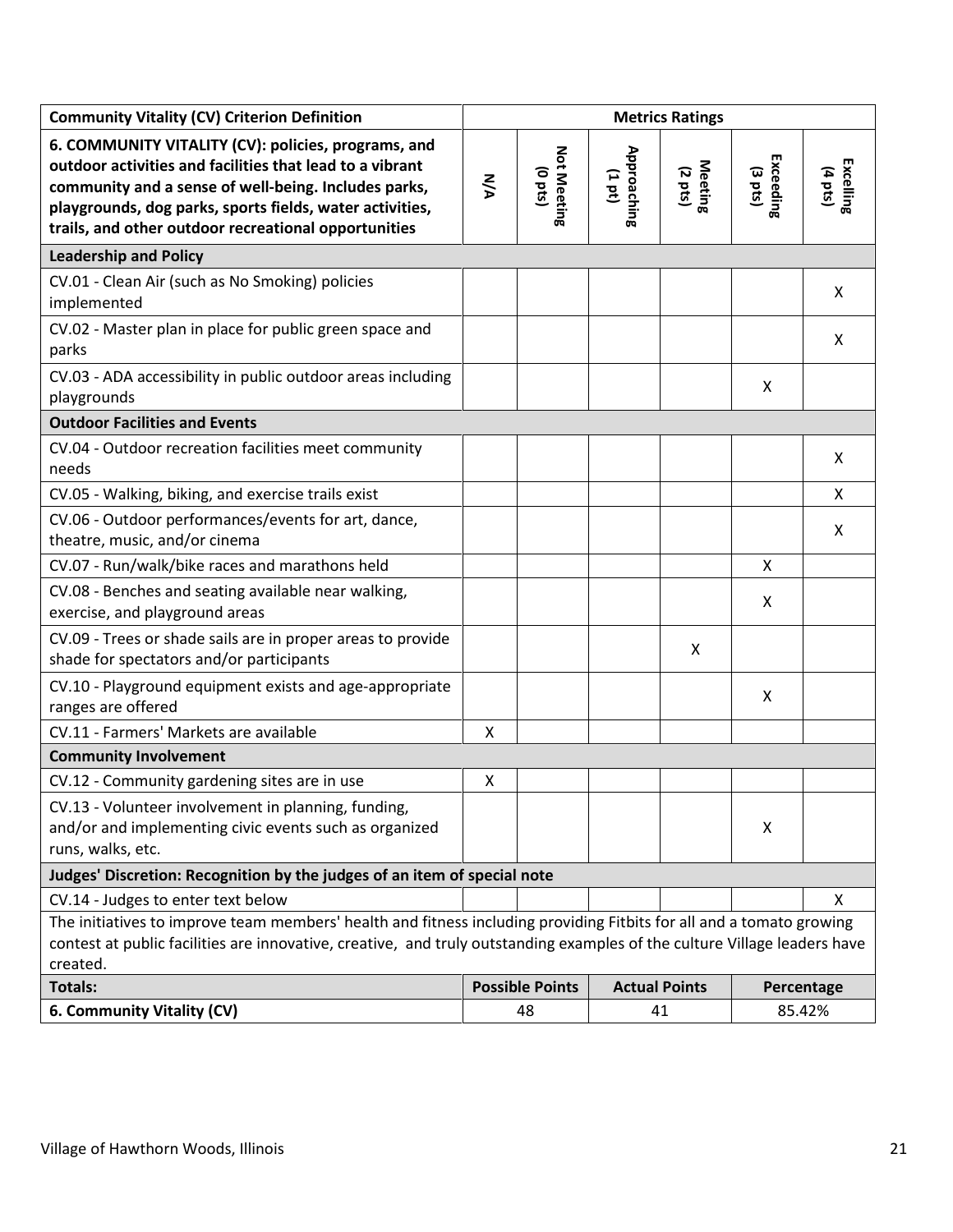# **Community Vitality (CV) Recommendations:**

Hawthorn Woods has created a vital community through several initiatives. One program the village has made a priority is the welfare and fitness of their employees. A Wellness Committee consisting of representatives from various departments works on developing programs to help employees live healthier lives. The committee produces a monthly newsletter "HEALTH (Helping Employees Achieve a Lifestyle That's Healthy)." The newsletter offers healthy lifestyle tips. The Wellness Committee also works with staff on a friendly competition growing vegetables at each of the village's public facilities. Finally, Hawthorn Woods offers discounted YMCA memberships for employees. The village knows that it is important to invest in their number one resource, human capital. *This Wellness Committee could replicate the program for area residents through the Parks and Recreation Department. The newsletters could be shared via e-blast or through a newsletter. The various programs offered by the Parks and Recreation Department could be included. The village could partner with the local YMCA or other health conscious entities to offer programs and discounts to residents.*

The Village of Hawthorn Woods was faced with difficult challenges in early 2009. Under a newly elected mayor, the village underwent a transformation. The village adopted an entrepreneurial small business approach to operating cash to provide services to the residents; Hawthorn Woods took a bold approach to solving the financial issues of the community. The village hired a Chief Operating Officer and created an Executive Leadership team to reflect the entrepreneurial approach to managing the community. The team consisted of the "women of the woods". It turned out that the best suited candidates for the positions of Chief Operating Officer, Chief Financial Officer and Human Resources Director, Public Works Director/Engineer, Police Chief and Chief Administrative Officer were women. The team created several policies and procedures that began the village's economic recovery. The transformation set the village on a course to operate on an innovative set of priorities. The budgeting process moved from zero based budgeting to a strategic, needs-based priority budget. The village now has a fund balance that is equal to 33% of the subsequent year's expenditures. The small business philosophy has insured the vitality of Hawthorn Woods for the future.

Another area the Village of Hawthorn Woods has led the region in was implementing a "No Child Left Inside" initiative. Hawthorn Woods invested in parks, a new aquatic center, and the development of green space throughout the community to encourage residents to be outdoors. Programs like the movies in the park, various car shows, roller hockey, annual 4<sup>th</sup> of July parade and festival, and the winter activities all lend themselves to making sure that the residents of Hawthorn Woods experience the outdoors. Hawthorn Woods even used the popular Pokemon game app to get children outside. The Police Department's "Walk with a Cop" program enticed elementary students to walk to school with a police officer -- an element of community policing that helps Hawthorn Woods maintain its "safest place in Illinois" title.



Hawthorn Woods has constructed top notch playgrounds and trails throughout the community. One thing that the village needs to insure is that there are tree and shade areas in all the parks. *Utilizing trees, pavilions, and shade sails where appropriate helps to mitigate the impact of the hot sunny days of summer. Requiring developers to include the same amenities in new subdivisions should also be a priority.*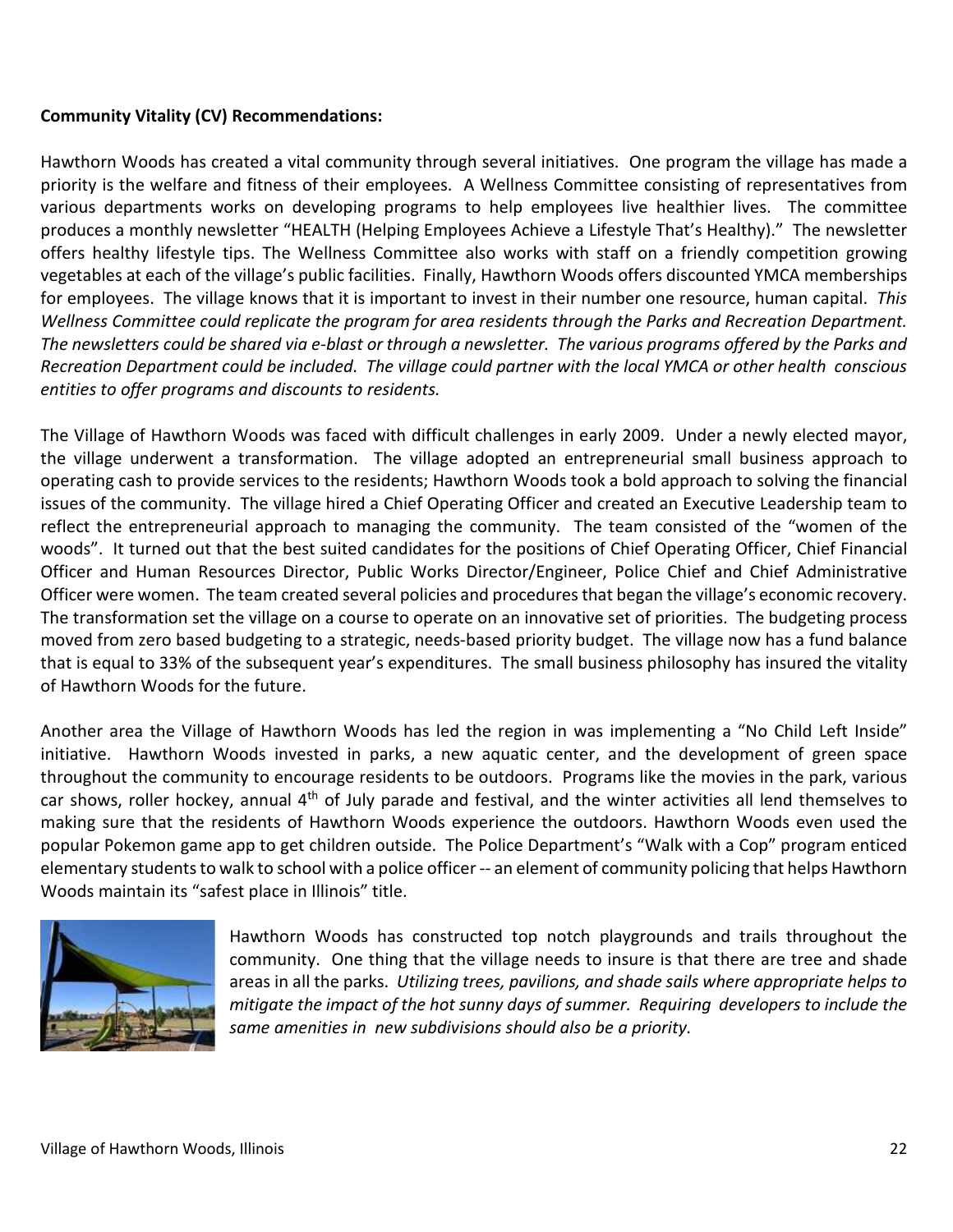Hawthorn Woods has a country club with a top-rated golf course and a gated community that surrounds the club. This adds to the variety of housing options families moving to Hawthorn Woods have available. *Strengthening the partnership with the Hawthorn Woods Country Club by offering classes that are open to all residents will increase the visibility of the club and provide benefits to the residents that would get to use the assets of the club.*



Your impressive plans for the nature-themed Lorraine Estates Park are simply outstanding. We envy the judges who will be able to assess your success with this ambitious and exciting project.

The Village of Hawthorn Woods has not had the opportunity to develop a government access channel that would provide the option to broadcast live the Board of Trustees meetings and the various committee meetings. *One way to implement this in a cost-effective way is to acquire one video camera to record the meeting and broadcast it on a YouTube channel. This method has the potential to increase participation in the village activities.*

Finally, the Village of Hawthorn Woods has created an outstanding team environment. It is obvious that there is great pride exhibited by all of the staff and by the residents and business owners that the judges encountered on their visit. Of particular note is the pin that was displayed by each Hawthorn Village employee. The Excellence pin is received by an employee in recognition of going above and beyond while providing service to the residents of Hawthorn Village. The employee is pinned by the Mayor at a village meeting. It is prestigious and helps create an environment that is healthy and vital. The village needs to replicate this program for the residents. There are many volunteers and businesses that help to make the village programs and activities successful by contributing products and money. This philosophy of offering programs that are paid for by contributions and fund raising is somewhat unique to Hawthorn Woods. *Creating a recognition program for the many businesses that contribute to the village programs or the many volunteers that provide hours of labor to improve the environment of the village would greatly enhance the Village of Hawthorn Woods overall community vitality.*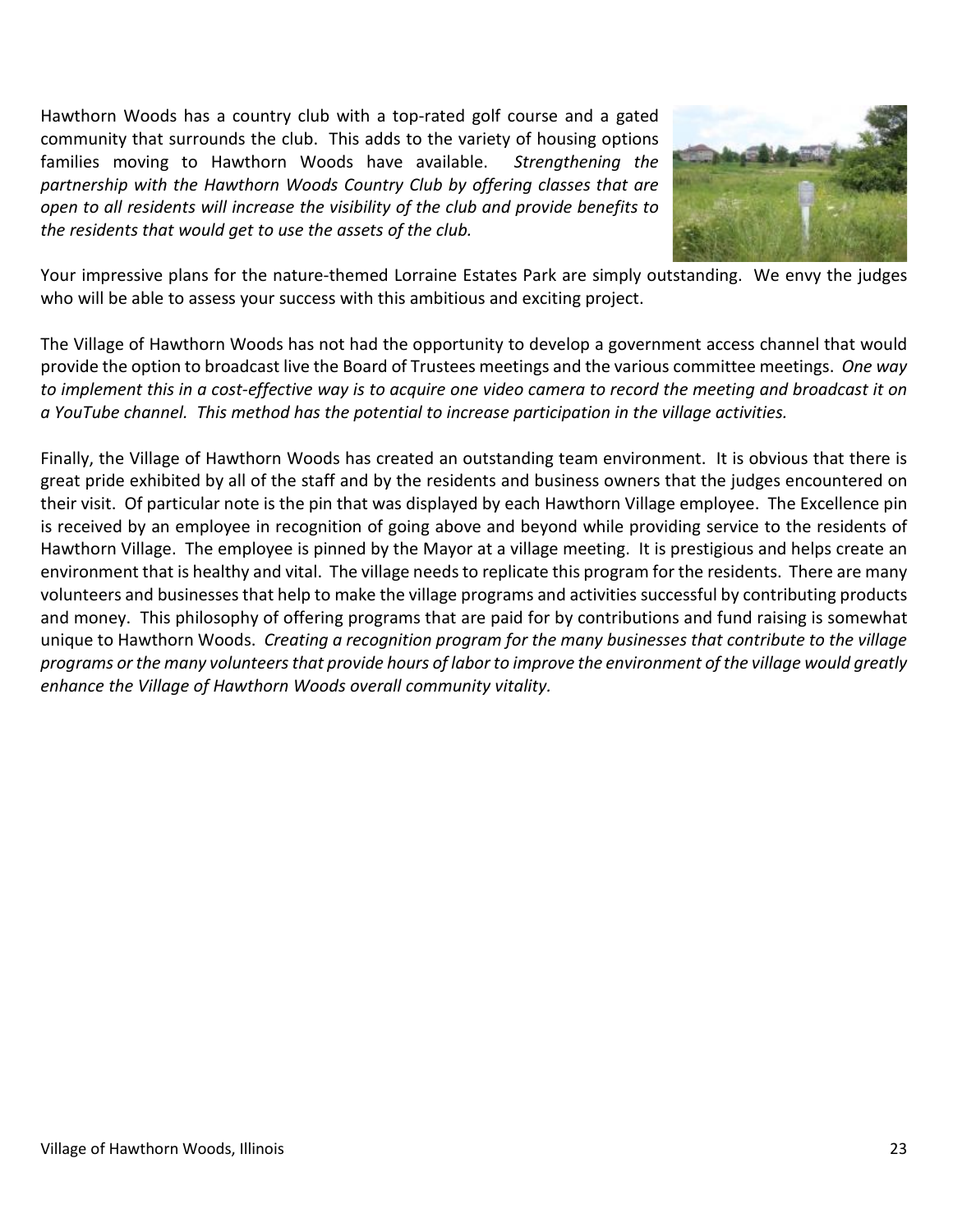| <b>Overall Impression (OI) Criterion Definition</b>                                                                                                                                                                                                         |           |                              |                          | <b>Metrics Ratings</b> |                        |                                |
|-------------------------------------------------------------------------------------------------------------------------------------------------------------------------------------------------------------------------------------------------------------|-----------|------------------------------|--------------------------|------------------------|------------------------|--------------------------------|
| 7. OVERALL IMPRESSION (OI): adequate and effective<br>amenities are provided in good condition, and the<br>community is welcoming and beautiful                                                                                                             | <b>NA</b> | Not Meeting<br>$($ sad $_0)$ | Approaching<br>$(1 d_1)$ | Meeting<br>(2 pts)     | Exceeding<br>$(3$ pts) | Excelling<br>$(4 \text{ pts})$ |
| <b>Leadership and Policy</b>                                                                                                                                                                                                                                |           |                              |                          |                        |                        |                                |
| OI.01 - Signage ordinances enacted and enforced                                                                                                                                                                                                             |           |                              |                          |                        |                        | X                              |
| OI.02 - Ordinances in place to address overgrown lots,<br>abandoned vehicles, unscreened dumpsters, public<br>nuisances, etc.                                                                                                                               |           |                              |                          |                        | X                      |                                |
| OI.03 - Code enforcement or compliance officer on<br>municipal staff and making a difference                                                                                                                                                                |           |                              |                          |                        | X                      |                                |
| <b>Amenities</b>                                                                                                                                                                                                                                            |           |                              |                          |                        |                        |                                |
| OI.04 - Site furnishings in place: water features, lamp<br>posts, benches, bicycle racks, drinking fountains, trash and<br>recycling receptacles, containers, planters, and cigarette<br>receptacles                                                        |           |                              |                          | X                      |                        |                                |
| OI.05 - Crosswalks well marked                                                                                                                                                                                                                              |           |                              |                          | X                      |                        |                                |
| OI.06 - Public restrooms available                                                                                                                                                                                                                          |           |                              |                          |                        | X                      |                                |
| OI.07 - Effective community gateway entry features                                                                                                                                                                                                          |           |                              |                          |                        | X                      |                                |
| OI.08 - Effective use of banners, murals, and/or public art                                                                                                                                                                                                 |           |                              |                          | X                      |                        |                                |
| OI.09 - Effective wayfinding signage                                                                                                                                                                                                                        |           |                              | X                        |                        |                        |                                |
| OI.10 - Effective use of non-plant seasonal decorations<br>(i.e., lights, ornaments)                                                                                                                                                                        |           |                              |                          | X                      |                        |                                |
| <b>Condition and Maintenance</b>                                                                                                                                                                                                                            |           |                              |                          |                        |                        |                                |
| OI.11 - Condition of structures, buildings, decks, patios<br>related to lack of vandalism, graffiti, peeling or faded paint<br>and rust                                                                                                                     |           |                              |                          |                        | Χ                      |                                |
| OI.12 - Condition of infrastructure: roadways, road<br>shoulders, curbs, medians, sidewalks,<br>crosswalks/pavement markings, transformers, and utility<br>poles related to lack of weeds, vandalism, litter, graffiti,<br>peeling or faded paint, and rust |           |                              |                          |                        | Χ                      |                                |
| OI.13 - Condition of signs and site furnishings: water<br>features, lamp posts, benches, bicycle racks, drinking<br>fountains, trash and recycling receptacles, containers,<br>planters, and cigarette receptacles                                          |           |                              |                          |                        | Χ                      |                                |
| OI.14 - Condition of vacant lots, stormwater retention<br>ponds, and swales                                                                                                                                                                                 |           |                              |                          |                        |                        | X                              |
| OI.15 - Lack of snipe/stake signs, billboards, and posted<br>flyers                                                                                                                                                                                         |           |                              |                          |                        | X                      |                                |
| OI.16 - Regularly scheduled street sweeping                                                                                                                                                                                                                 | X         |                              |                          |                        |                        |                                |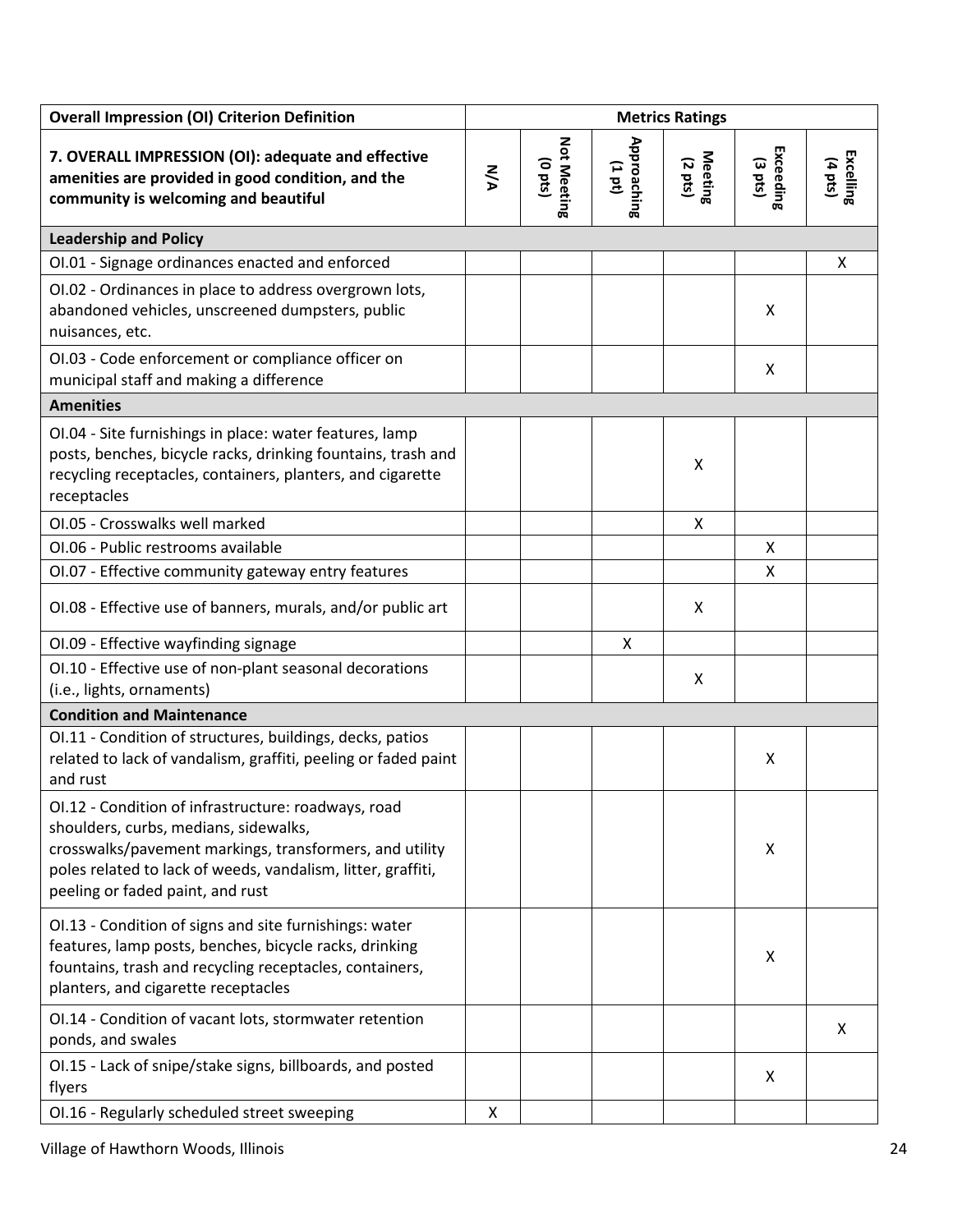| <b>Community Involvement</b>                                                                                                                                                                      |                        |                      |    |   |            |  |
|---------------------------------------------------------------------------------------------------------------------------------------------------------------------------------------------------|------------------------|----------------------|----|---|------------|--|
| OI.17 - Volunteer funding and participation in community<br>revitalization and improvement programs, such as river<br>sweep, home repair programs (CHIP), disaster relief,<br>clean-up days, etc. |                        |                      | Χ  |   |            |  |
| OI.18 - Programs are available for residents to fund public<br>amenities such as memorial benches, brick pathways, etc.                                                                           |                        |                      | X  |   |            |  |
| OI.19 - Volunteer involvement in Adopt-A-Spot Programs,<br>Habitat for Humanity Projects, River Sweep, etc.                                                                                       |                        |                      | Χ  |   |            |  |
| OI.20 - Recognition programs for volunteers                                                                                                                                                       |                        |                      |    | X |            |  |
| OI.21 - Volunteer hours recorded                                                                                                                                                                  |                        |                      | X  |   |            |  |
| Judges' Discretion: Recognition by the judges of an item of special note                                                                                                                          |                        |                      |    |   |            |  |
| OI.22 - Judges to enter text below                                                                                                                                                                |                        |                      |    |   | X          |  |
| Park and entryway signs are handsome and unique and provide a positive branding for the community.                                                                                                |                        |                      |    |   |            |  |
| <b>Totals:</b>                                                                                                                                                                                    | <b>Possible Points</b> | <b>Actual Points</b> |    |   | Percentage |  |
| 7. Overall Impression (OI)                                                                                                                                                                        | 84                     |                      | 56 |   | 66.67%     |  |

# **Overall Impression (OI) Recommendations:**

Hawthorn Woods' overall impression is welcoming. Spending time in the village makes you want to relocate there. The village has worked hard to create an attractive and livable community through the use of prudent planning and zoning. Many of the homes are on large oversized lots. The new subdivisions being developed all incorporate public amenities such as parks and playgrounds. The village has identified a need to keep seniors living in the community by working with a developer to create a model home that meets the needs of the seniors.

A major attraction for Hawthorn Woods is that it is safe, having been recognized by numerous organizations for being a crime free community. Just 35 miles from Chicago, the biggest threat to the peace in the Village of Hawthorn Woods is seemingly the occasional unapproved construction of a shed. Chief of Police Jennifer Paulus and her outstanding officers are quick to tell you that their work is 10% law enforcement, 90% community involvement. This is a village where a cop will bolster a kid's spirits in bad weather by driving him to school in the department's Humvee.

Coupled with being safe, Hawthorn Woods is environmentally friendly, clean, and free of trash and litter. Properties within the village are well maintained through effective code enforcement by the village. It is a "dark" community, and therefore it is void of light pollution. The village's community events and 4<sup>th</sup> of July celebration truly are straight out of a Norman Rockwell painting.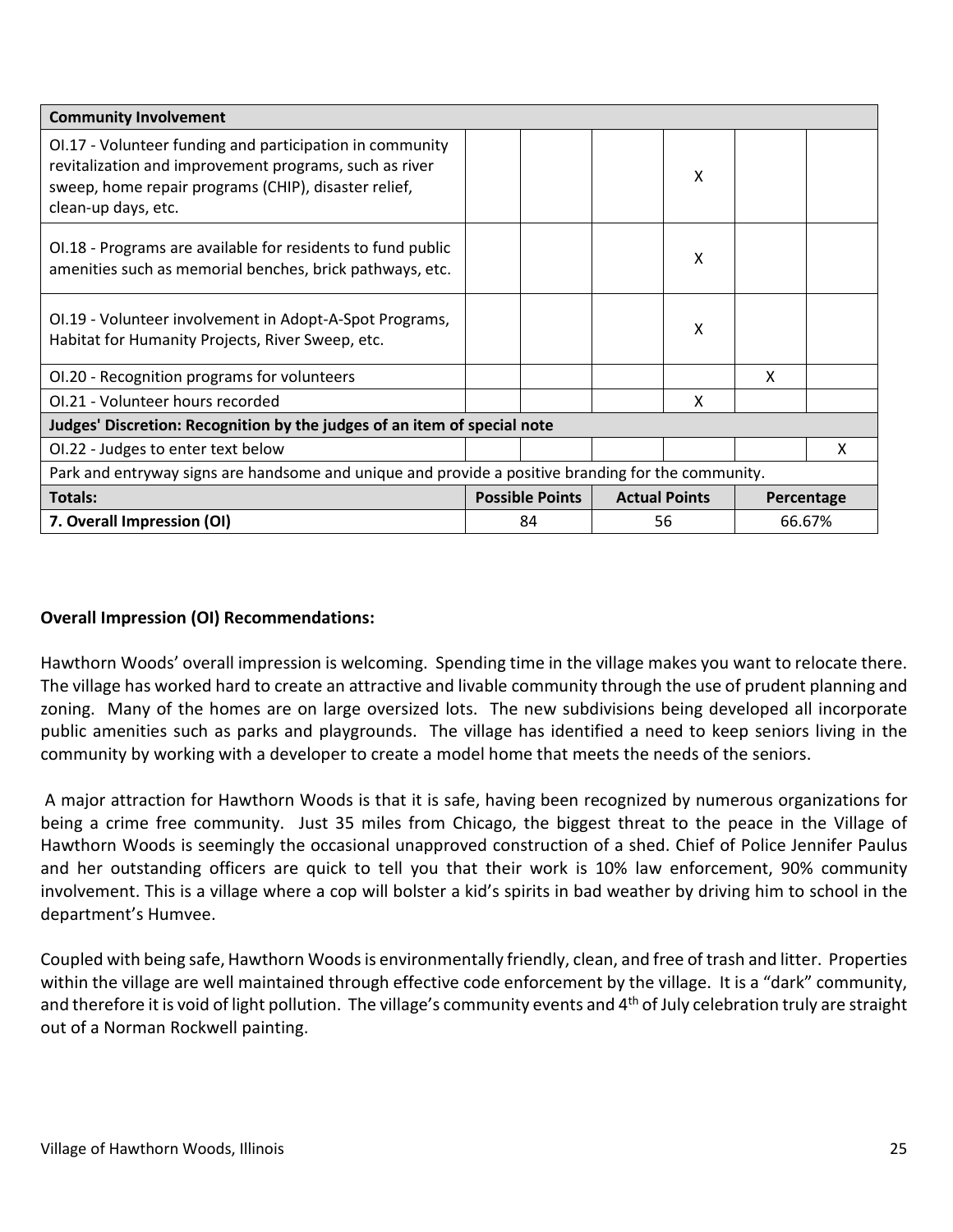

The judges saw a few issues easily addressed. *We recommend that the rusted and unsightly bins at the back of the parking lot adjacent to St. Matthew Lutheran Church be screened from the view of passersby.*

An identifier sign at Lake Lorraine is badly in need of paint and is partially obscured by weeds**.** *An energetic Boy Scout could make quick work of the fix.*

Some, if not all, parks lack recycling bins. This seems an anomaly in a community that puts a high value on the environment. *We recommend that all parks and public buildings be outfitted with recycling receptacles*. As mentioned earlier, t*he village should explore acquiring "Big Belly" <http://bigbelly.com/> receptacles.* If you are unable to defray the cost through grants, opt for a simpler choice. Communities that pair trash and recycling containers are sending the message that it is important to recycle.



The Parks and Recreation Department has a well- developed program for memorial donations for benches and trees. The program for memorial ornaments to be placed on the holiday tree at Village Hall is genius and could be replicated in a number of other AIB communities as a fundraiser to support their In Bloom programs.

Parents enjoy participating with children at playgrounds*. It is important to provide shade areas for parents and children to escape the hot sun.* The use of shade screens is a common practice that will provide heat relief to participants and chaperones at play areas. Picnic pavilions are another avenue to use to provide temporary shelter to cool down when you are enjoying the recreational activities the village has to offer.

One of the main focuses of the village has been the development of green space. Benefiting from the many natural wetlands and open spaces found within the village boundaries, Hawthorn Woods has invested a great deal of resources and volunteer labor to develop trails, playgrounds and green space to get residents outdoors. As a result, Hawthorn Woods is a desired location for families to settle in. The village gives you a sense of being in the rural countryside, but in a proximity to urban amenities. Even the country club is focused on being "green" with a golf course that reflects the overall green space environment in Hawthorn Woods. Hawthorn Woods is rural by design and plans to stay that way.

The Village of Hawthorn Woods is good at obtaining sponsorships to help stage various community events during the year. They manage notebooks that contain historical data for each event. Community volunteers are recruited and used to help make the events successful. *The village needs to track community involvement and record the hours that volunteers give.* Many times, the information can be used as an in-kind match for grant applications*.*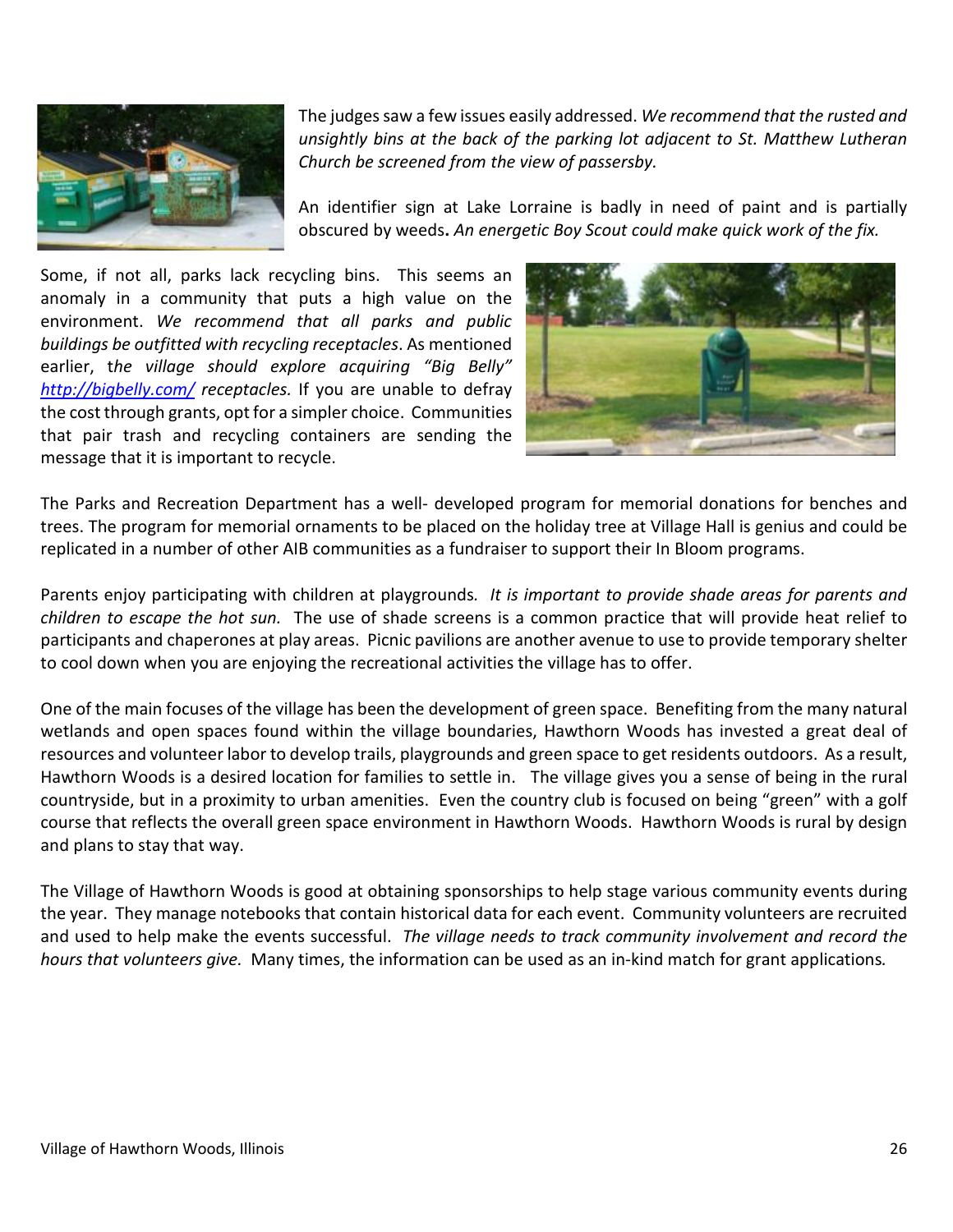

Hawthorn Woods has had to be creative with all their financing options. One of the more innovative uses of their developer fees devoted to public art was using the fees to assist with

offsetting the cost of placing utility lines underground. The action improves the aesthetics of the community. Now it is time to figure out how to inexpensively go about creating public art throughout the village. One way is to utilize local artists and recruit businesses and residents to create public art in public spaces. The village already has an example of public art with the historic rake located in front of the Public Works Building.



*Because Hawthorn Woods has a history connected to farming, it would be fairly easy to accumulate antique pieces of farm machinery to incorporate into landscapes in public areas. A couple of examples are included here. We caution you not to let things get too "cute" and less* 

*design/functionality oriented.*

The Village of Hawthorn Woods has an outstanding logo and has begun developing signage at public facilities using the logo. It appears on the website and other public relations information the village distributes. The branding of a community is important. This is particularly true with communities that border multiple villages and towns. It is vital that residents and visitors have an accurate sense of the boundaries of Hawthorn Woods. Identifying location by using the logo on building signage, street signs and all printed material will insure that Hawthorn Woods is identified in a positive way by residents and visitors. *Consider incorporating the logo into bridge abutments, street signs, public facility signage, interpretative signage and any other marketing item the village uses.*

*Wayfaring signage to public facilities is helpful for visitors.* The signage can be designed in several different ways and can help with the branding of the community. It is important not to create clutter when you develop directional signage. Drivers are already faced with many challenges traversing streets and highways. The signage should be uniform and recognizable when giving directions.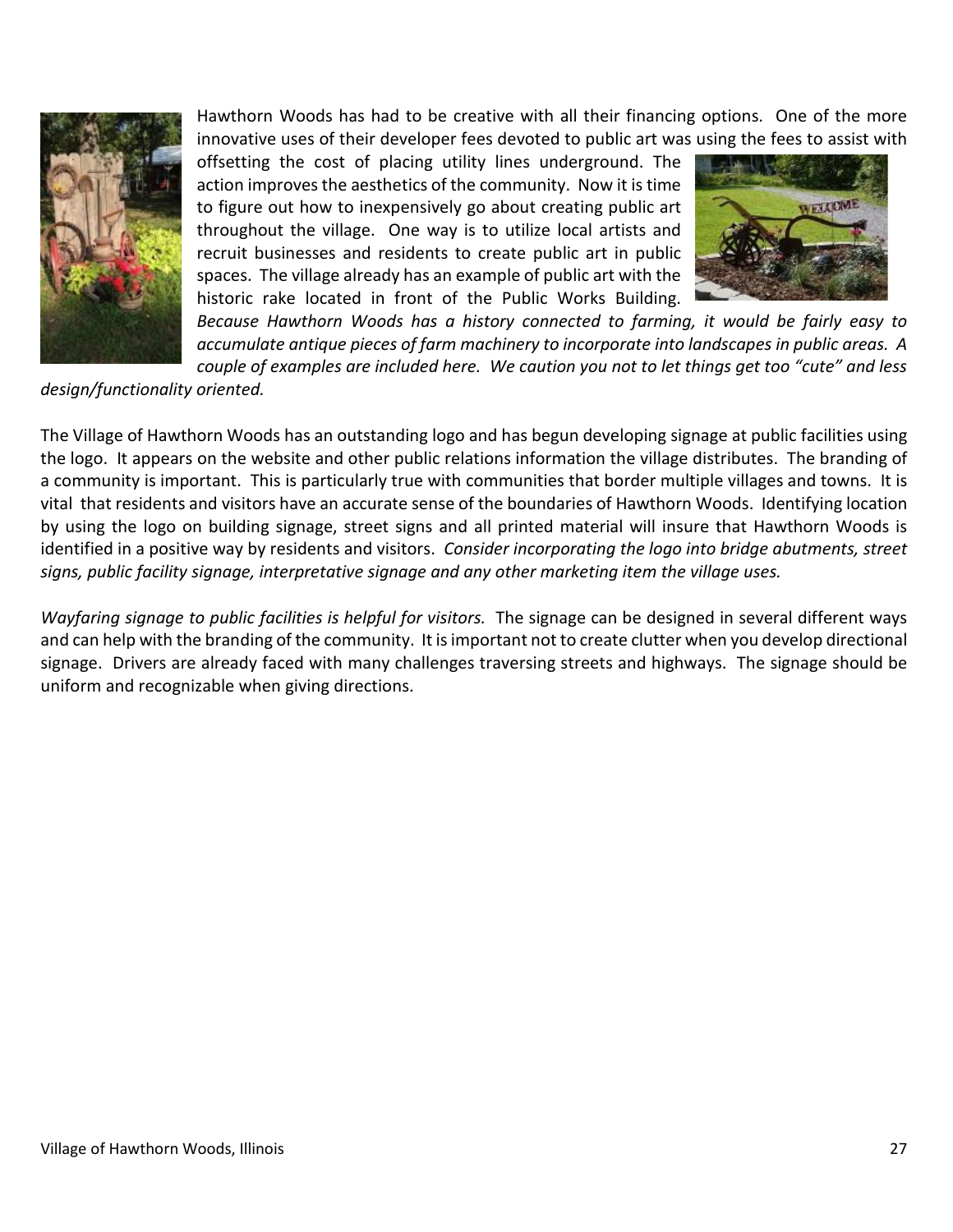| <b>Evaluation Tour Preparation and Actions (ET) Definition</b>                                                                                                               | <b>Metrics Ratings</b> |                      |               |
|------------------------------------------------------------------------------------------------------------------------------------------------------------------------------|------------------------|----------------------|---------------|
| 8. EVALUATION TOUR PREPARATION AND ACTIONS (ET):<br>community's readiness prior to and the action during the<br><b>Evaluation Tour</b>                                       | <b>N/A</b>             | Unmet<br>(0 pts)     | Met<br>(1 pt) |
| <b>Prior to the Evaluation Tour</b>                                                                                                                                          |                        |                      |               |
| ET.01 - Community Profile provided to judges at least two<br>weeks prior to their arrival                                                                                    |                        |                      | X             |
| ET.02 - Community Profile includes contacts with emails                                                                                                                      |                        |                      | X             |
| ET.03 - Community Profile from a returning community<br>makes it clear what is new and/or implemented from<br>judges' recommendations (scored as N/A for a new<br>community) | X                      |                      |               |
| ET.04 - Evaluation Tour itinerary and Community map with<br>boundaries provided to judges at least two weeks prior to<br>their arrival                                       |                        |                      | Χ             |
| <b>During the Evaluation Tour</b>                                                                                                                                            |                        |                      |               |
| ET.05 - Evaluation Tour provided a representative cross-<br>section of the community                                                                                         |                        |                      | X             |
| ET.06 - Judges met with municipal leaders                                                                                                                                    |                        |                      | X             |
| ET.07 - Judges met with the business and/or non-profit<br>community                                                                                                          |                        |                      | X             |
| ET.08 - Judges met with the media                                                                                                                                            |                        | X                    |               |
| ET.09 - Judges met with volunteers                                                                                                                                           |                        |                      | X             |
| ET.10 - Judges were asked to give a presentation(s)                                                                                                                          |                        |                      | X             |
| <b>Final Wrap-Up</b>                                                                                                                                                         |                        |                      |               |
| ET.11 - Enough time was allotted for judges to work on<br>the Evaluation Tour Report in a quiet place with adequate<br>WiFi availability                                     |                        |                      | Χ             |
| ET.12 - Community participated in a wrap-up session at<br>the end of the Evaluation Tour                                                                                     |                        |                      | Χ             |
| Judges' Discretion: Recognition by the judges of an item of special note                                                                                                     |                        |                      |               |
| ET.13 - Judges to enter text below                                                                                                                                           |                        |                      | X             |
| The itinerary showcased the excellence of effort and teamwork that comprise the culture established by Mayor Joe<br>and COO Pamela Newton.                                   |                        |                      |               |
| <b>Totals:</b>                                                                                                                                                               | <b>Possible Points</b> | <b>Actual Points</b> | Percentage    |
| 8. Evaluation Tour Preparation and Actions (ET)                                                                                                                              | 12.00                  | 11.00                | 91.67%        |

# **Evaluation Tour Preparation and Actions (ET) Recommendations:**

The Community Profile was comprehensive and submitted in a timely fashion. Very helpful was the separate Appendix including resource material that expanded our understanding of items mentioned in the profile.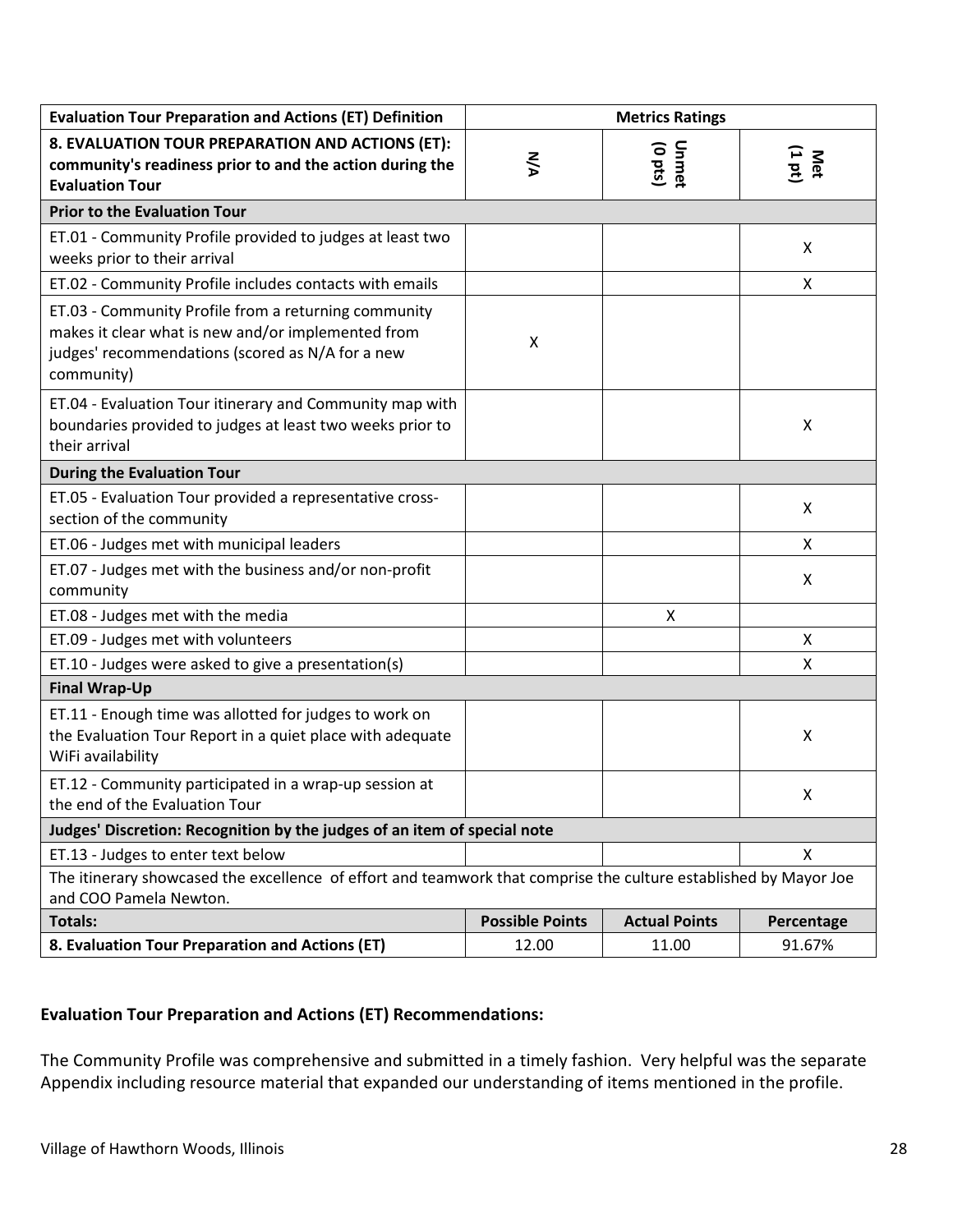*In future, include the names of the individuals the judges will be meeting with at itinerary stops on the itinerary itself. It is helpful to the judges to have that information at hand on a single sheet as they arrive at each location.* 

The group luncheon on the second day of the tour was a wonderful gathering of knowledgeable business professionals and activists who contribute to the culture of Hawthorn Woods. It was as instructive as it was pleasing to hear each of them discuss their connections, their work, and their commitment to the village. The animation and obvious pride of place they displayed says a lot about the community. Well done!

### **DISCLAIMER:**

All information is given to the best of America in Bloom's knowledge and is believed to be accurate. Your conditions of use and application of recommendations and/or suggested products are beyond our control. There is no warranty expressed or implied regarding the accuracy of any given data or statements. America in Bloom specifically disclaims any responsibility or liability relating to the use of the recommendations and/or suggested products and shall under no circumstances whatsoever, be liable for any special, incidental or consequential damages which may arise from such use.

Reference herein to any specific commercial products, processes, or service by trade named trademark manufacturer or otherwise does not necessarily constitute or imply its endorsement, recommendation or favoring by America in Bloom. The views and opinions of authors expressed herein shall not be used for advertising or product endorsement purposes.